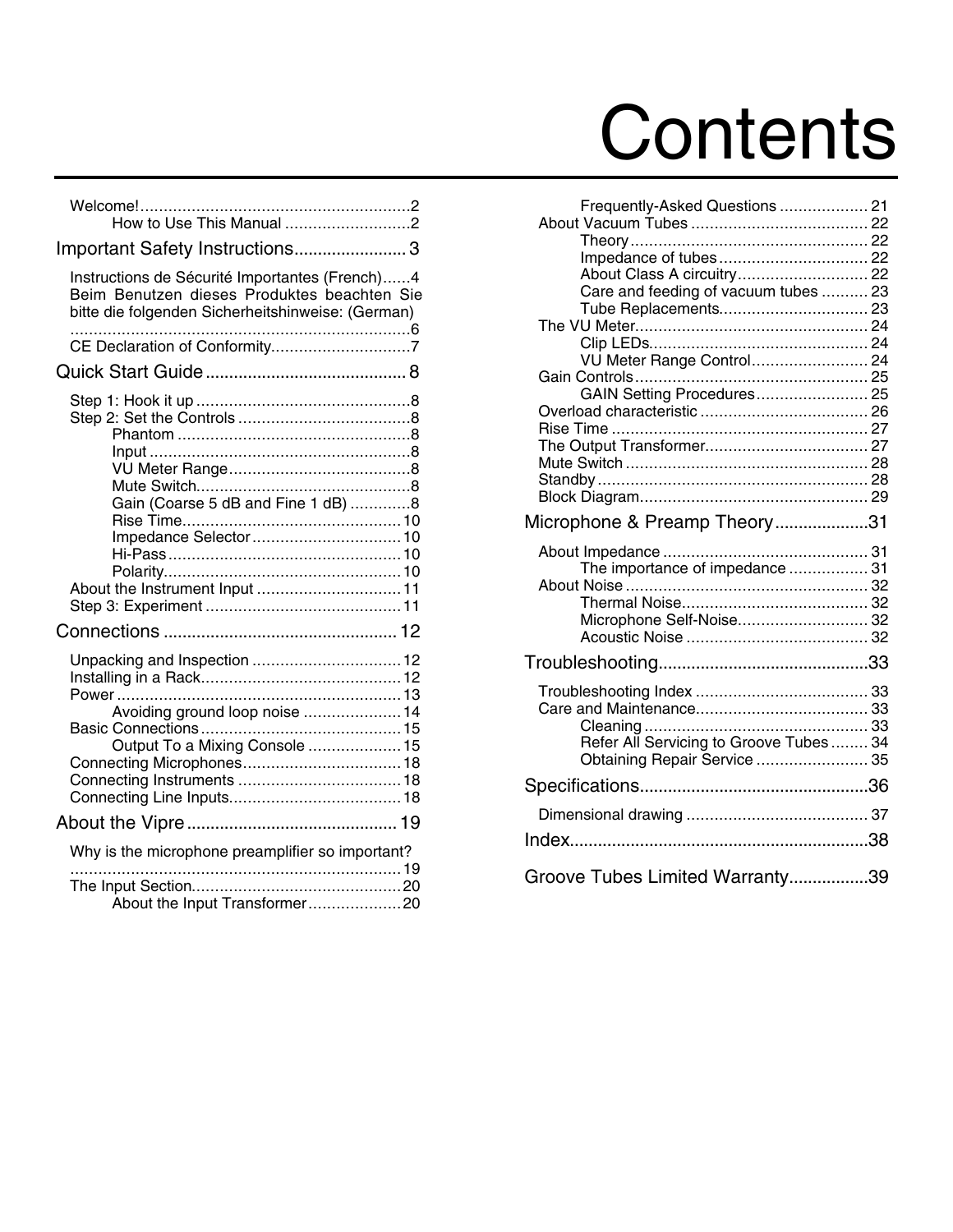## Welcome!

Thank you for making Groove Tubes' Vipre™ part of your studio. This is a truly unique product, so to take full advantage of the Vipre's functions and enjoy long and trouble-free use, please read this user's manual carefully.

#### How to Use This Manual

This manual is divided into the following sections describing the various functions and applications for the Vipre. While it's a good idea to read through the entire manual once carefully, those having general knowledge about microphone preamplifiers should use the table of contents to look up specific functions.

**Chapter 1: Quick Start.** This will get you started using the Vipre right away. It's a short guide to the essential elements of hooking it up and using it for the first time.

**Chapter 2: Connection.** This chapter gives detailed instructions for connecting the Vipre to a variety of typical audio systems.

**Chapter 3: About the Vipre.** This section gives detailed information on the unique technology of the Vipre and how to use it.

**Chapter 4: Microphone and Preamp Theory** covers deep background information that will help you use your Vipre, and all microphones, to their greatest capability.

**Chapter 5: Troubleshooting.** This chapter contains troubleshooting tips and service information should problems occur.

> Helpful tips and advice are highlighted in a shaded box like this.

When something important appears in

the manual, an icon (like the one on the left) will appear in the left margin. This symbol indicates that this information is vital when operating the Vipre.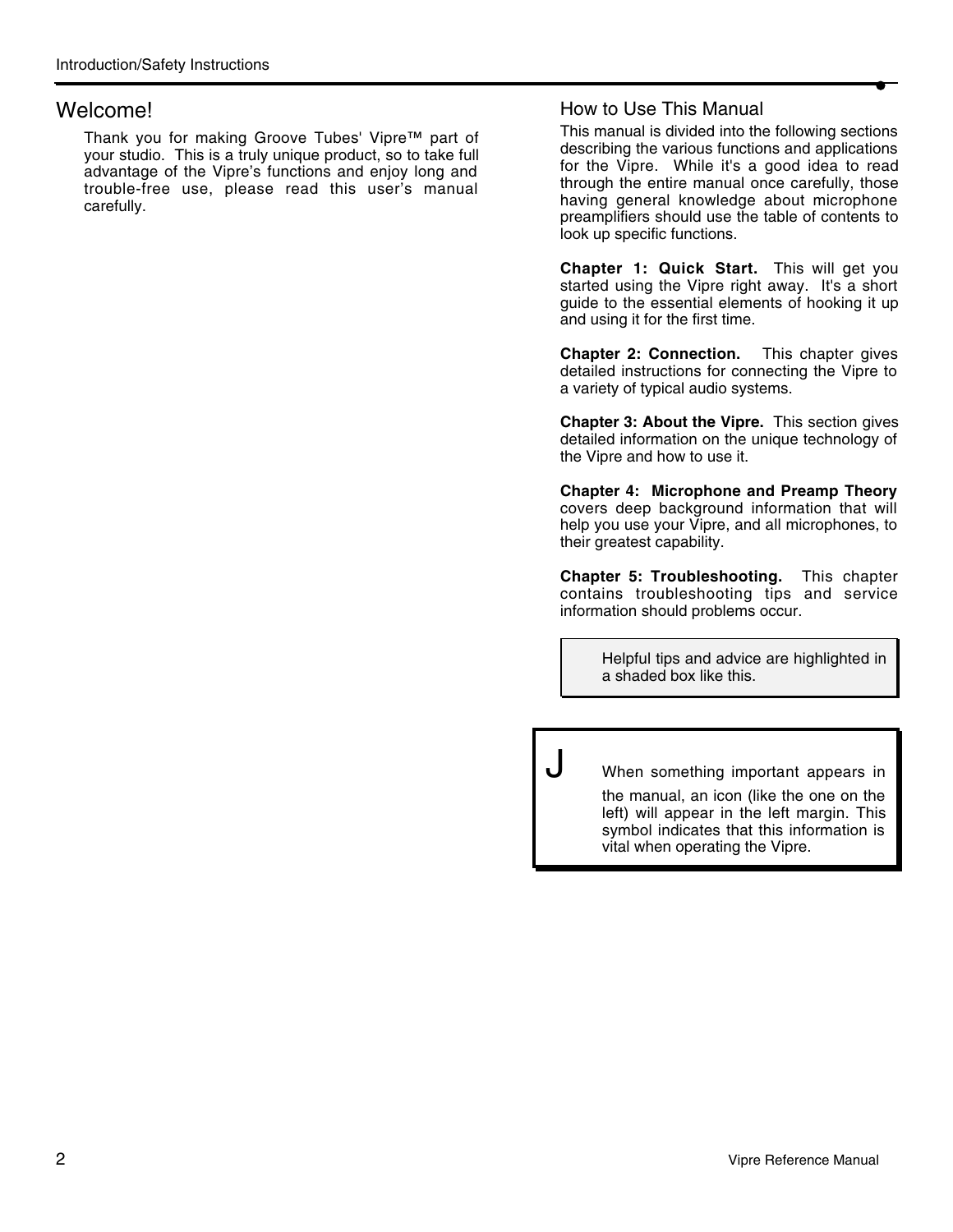# Important Safety Instructions

# Safety symbols used in this product

This symbol alerts the user that there are important operating and maintenance instructions in the literature accompanying this unit.

This symbol warns the user of uninsulated voltage within the unit that can cause dangerous electric shocks.

This symbol warns the user that output connectors contain voltages that can cause dangerous electrical shock.

Please follow these precautions when using this product:



- 2. Keep these instructions.
- 3. Heed all warnings.
- 4. Follow all instructions.
- 5. Do not use this apparatus near water.
- 6. Clean only with a damp cloth. Do not spray any liquid cleaner onto the faceplate, as this may damage the front panel controls or cause a dangerous condition.
- 7. Install in accordance with the manufacturer's instructions.
- 8. Do not install near any heat sources such as radiators, heat registers, stoves, or other apparatus (including amplifiers) that produce heat.
- 9. Do not defeat the safety purpose of the polarized or grounding-type plug. A polarized plug has two blades with one wider than the other. A grounding-type plug has two blades and a third grounding prong. The wide blade or the third prong are provided for your safety. When the provided plug does not fit into your outlet, consult an electrician for replacement of the obsolete outlet.
	- 10. Protect the power cord from being walked on or pinched, particularly at plugs, convenience receptacles, and the point where they exit from the apparatus.
- 11. Use only attachments or accessories specified by the manufacturer.
- 12. Use only with a cart, stand, bracket, or table designed for use with professional audio or



music equipment. In any installation, make sure that injury or damage will not result from cables pulling on the apparatus and its mounting. If a cart is used, use caution when moving the cart/apparatus combination to avoid injury from tip-over.

13. Unplug this apparatus during lightning storms or when unused for long periods of time.

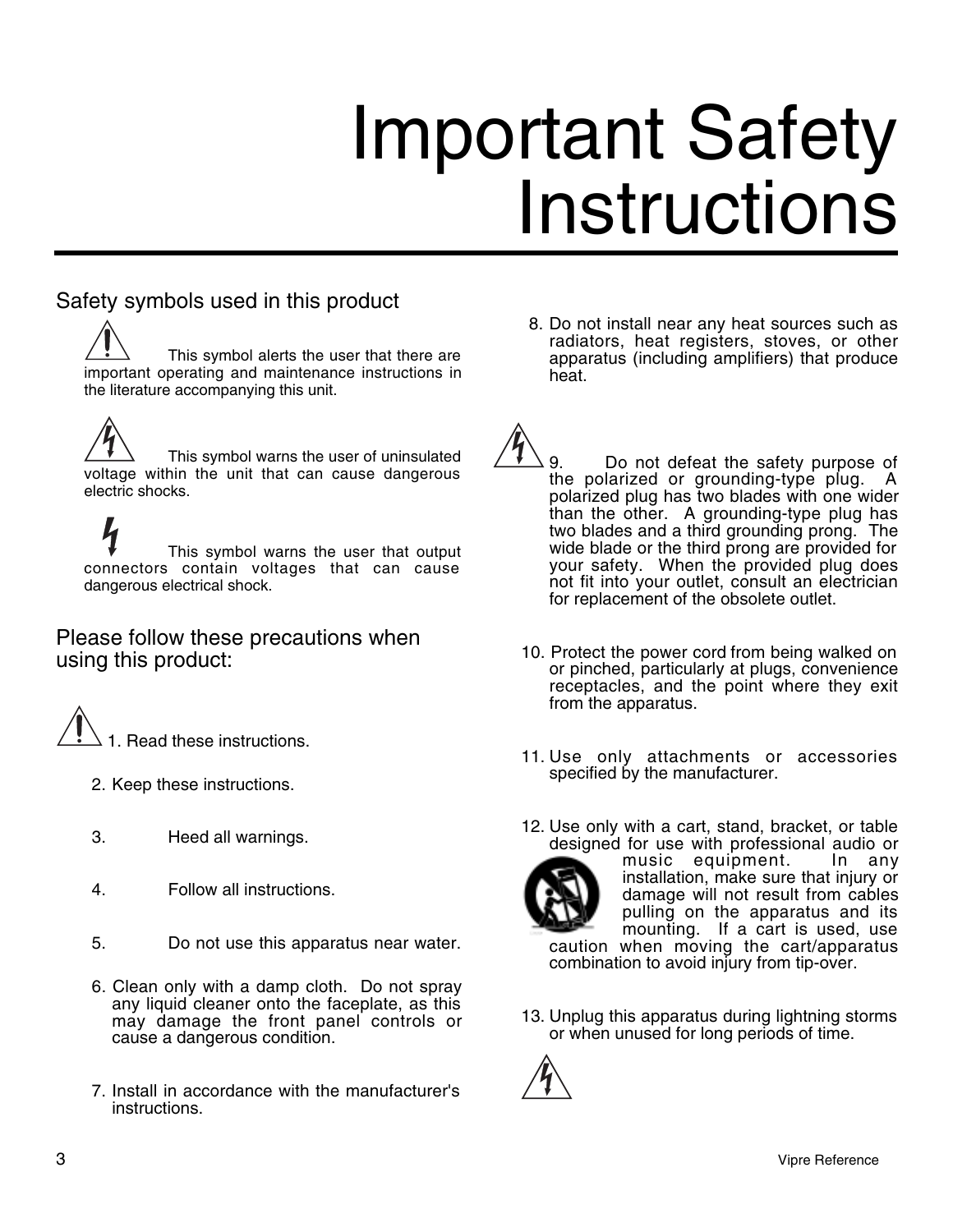- 14. Refer all servicing to qualified service personnel. Servicing is required when the apparatus has been damaged in any way, such as when the power-supply cord or plug is damaged, liquid has been spilled or objects have fallen into the apparatus, the apparatus has been exposed to rain or moisture, does not operate normally, or has been dropped.
- 15. This unit produces heat when operated normally. Operate in a well-ventilated area with at least six inches of clearance from peripheral equipment.
- 16. This product, in combination with an amplifier and headphones or speakers, may be capable of producing sound levels that could Instructions de Sécurité Importantes (French)

# Symboles utilisés dans ce produit

Ce symbole alèrte l'utilisateur qu'il existe des instructions de fonctionnement et de maintenance dans la documentation jointe avec ce produit.

Ce symbole avertit l'utilisateur de la présence d'une tension non isolée à l'intérieur de l'appareil pouvant engendrer des chocs électriques.

 Ce symbole prévient l'utilisateur de la présence de tensions sur les raccordements de sorties, représentant un risque d'électrocution.

Veuillez suivre ces précautions lors de l'utilisation de l'appareil:

1. Lisez ces instructions.

- 2. Gardez ces instructions.
- 3. Tenez compte de tous les avertissements.
- 4. Suivez toutes les instructions.

cause permanent hearing loss. Do not operate for a long period of time at a high volume level or at a level that is uncomfortable. If you experience any hearing loss or ringing in the ears, you should consult an audiologist.

- 17. Do not expose the apparatus to dripping or splashing. Do not place objects filled with liquids (flower vases, softdrink cans, coffee cups) on the apparatus.
- 18. WARNING: To reduce the risk of fire or electric shock, do not expose this apparatus to rain or moisture.
	- 5. N'utilisez pas cet allareil à proximité de l'eau.
	- 6. Ne nettoyez qu'avec un chiffon humide. Il est potentiellement dangereux d'utiliser des pulvérisateurs ou nettoyants liquides sur cet appareil.
	- 7. Installez selon les recommandations du constructeur.
	- 8. Ne pas installer à proximilé de sources de chaleur comme radiateurs, cuisinière ou autre appareils (don't les amplificateurs) produisant de la chaleur.
	- 9. Ne pas enlever la prise de terre du cordon secteur. Une prise murale avec terre deux broches et une troisièrme reliée à la terre. Cette dernière est présente pour votre sécurité. Si le cordon secteur ne rentre pas dans la prise de courant, demandez à un électricien qualifié de remplacer la prise.
	- 10. Evitez de marcher sur le cordon secteur ou de le pincer, en particulier au niveau de la prise, et aux endroits où il sor de l'appareil.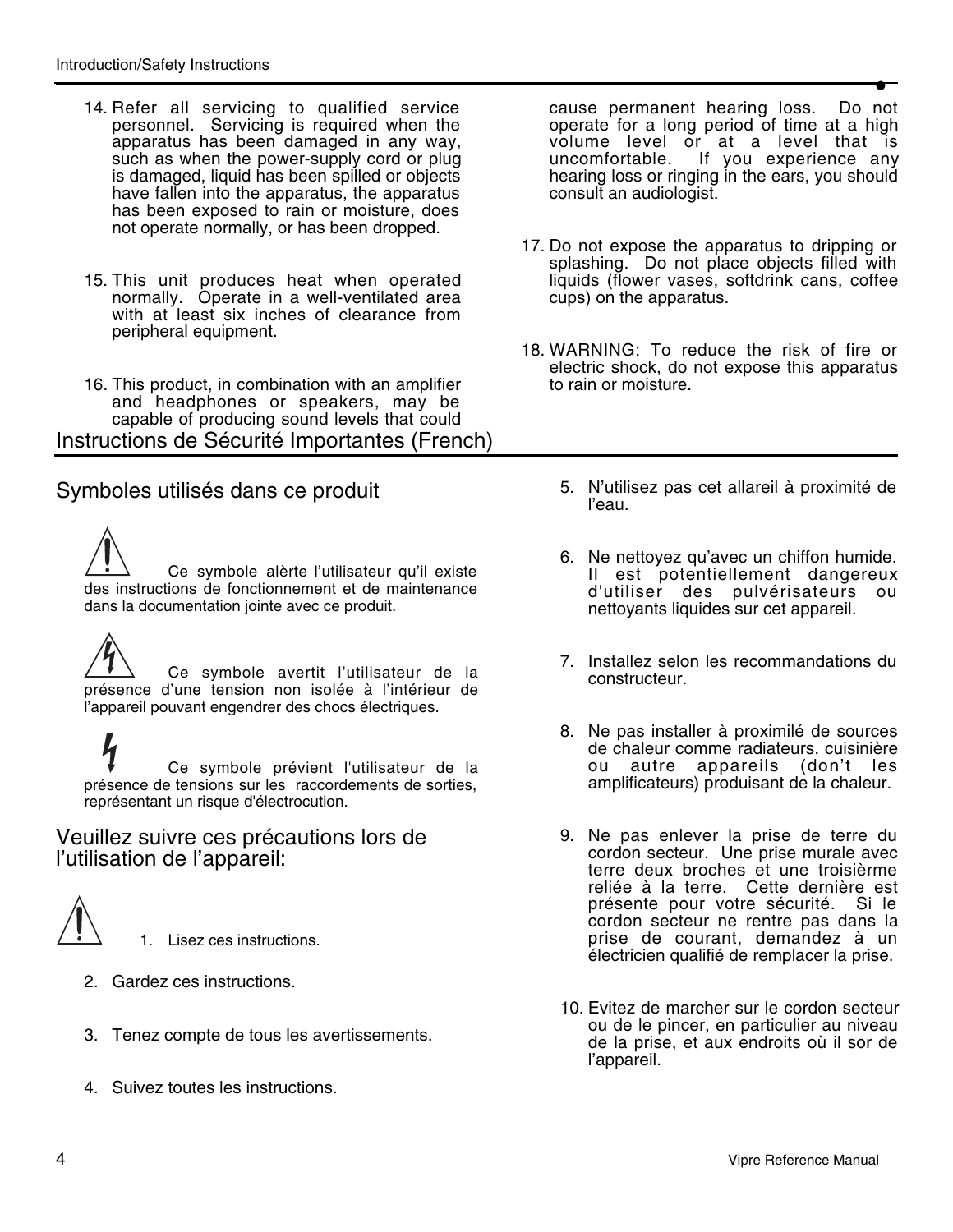- 11. N'utilisez que des accessoires spécifiés par le constructeur.
- 12. N'utilisez qu'avec un stand, ou table conçus pour l'utilisation d'audio professionnel ou<br>instruments de musique. Dans toute instruments de musique. installation, veillez de ne rien endommager à cause de câbles qui tirent sur des appareils et leur support.
- 13. Débranchez l'appareil lors d'un orage ou lorsqu'il n'est pas utilisé pendant longtemps.
- 14. Faites réparer par un personnel qualifié. Une réparation est nécessaire lorsque l'appareil a été endommagé de quelque sorte que ce soit, par exemple losrque le cordon secteur ou la prise sont endommagés, si du liquide a coulé ou des objets se sont introduits dans l'appareil, si celui-ci a été exposé à la pluie ou à l'humidité, ne fonctionne pas normalement ou est tombé.
- 15. Puisque son fonctionement normale génère de la chaleur, placez cet appareil au moins 15cm. des équipments péripheriques et assurez que l'emplacement permet la circulation de l'air.
- 16. Ce produit, utilisé avec un amplificateur et un casque ou des enceintes, est capable de produite des niveaux sonores pouvant engendrer une perte permanente de l'ouïe. Ne l'utilisez pas pendant longtemps à un niveau sonore élevé ou à un niveau non confortable. Si vous remarquez une perte de l'ouïe ou un bourdonnement dans les oreilles, consultez un spécialiste.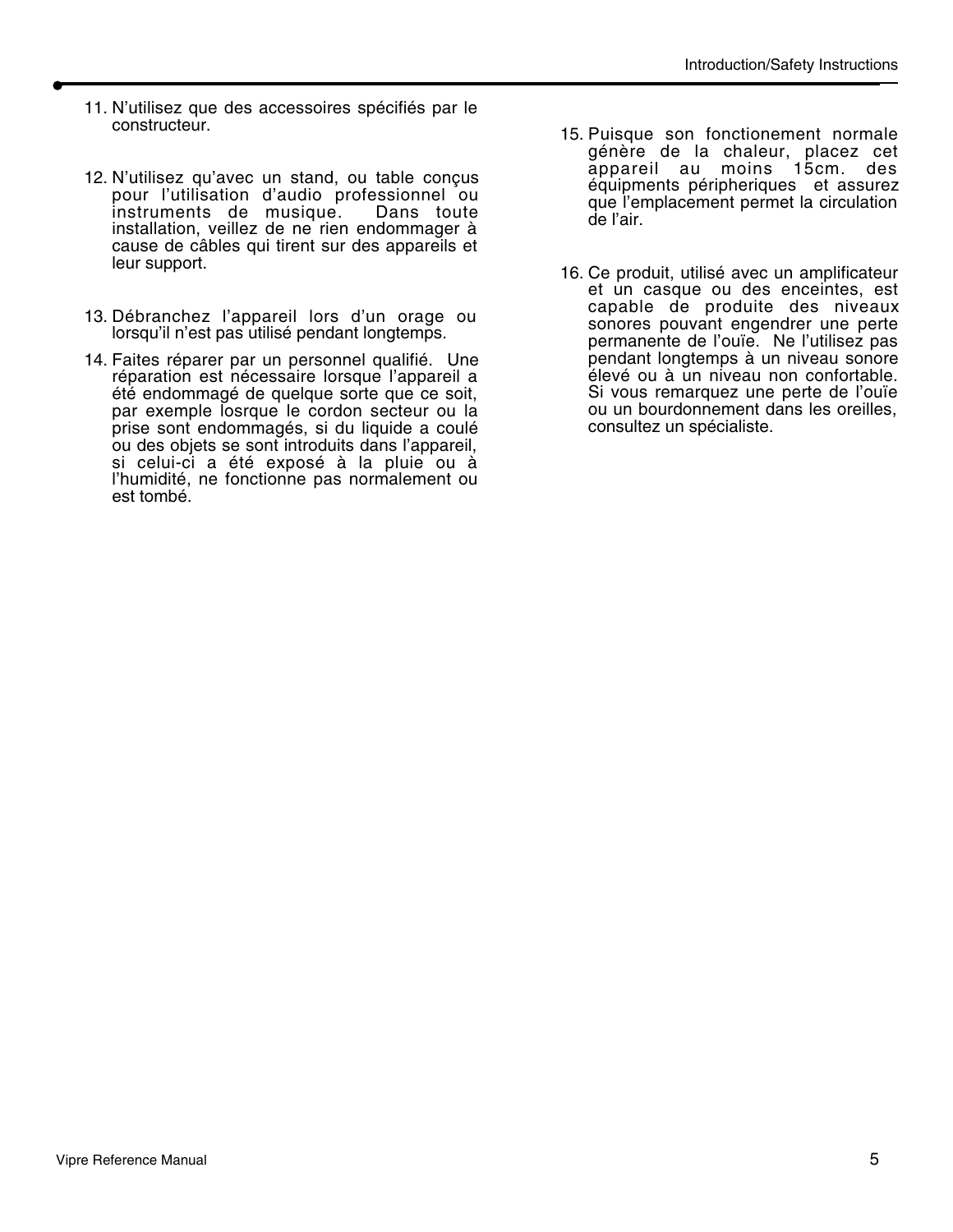# Beim Benutzen dieses Produktes beachten Sie bitte die folgenden Sicherheitshinweise: (German)



1. Lesen Sie die Hinweise.

- 2. Halten Sie sich an die Anleitung.
- 3. Beachten Sie alle Warnungen.
- 4. Beachten Sie alle Hinweise.
- 5. Bringen Sie das Gerät nie mit Wasser in Berührung.
- 6. Verwenden Sie zur Reinigung nur ein weiches Tuch. Verwenden Sie keine flüssigen Reinigungsmittel. Dies kann gefährliche Folgen haben.
- 7. Halten Sie sich beim Aufbau des Gerätes an die Angaben des Herstellers.
- 8. Stellen Sie das Gerät nich in der Nähe von Heizkörpern, Heizungsklappen oder anderen Wärmequellen (einschließlich Verstärkern) auf.
- 9. Verlegen Sie das Netzkabel des Gerätes niemals so, daß man darüber stolpern kann oder daß es gequetscht wird.
- 10. Benutzen Sie nur das vom Hersteller empfohlene Zubehör.
- 11. Verwenden Sie ausschließlich Wagen, Ständer, oder Tische, die speziell für professionelle Audio- und Musikinstrumente geeignet sind. Achten Sie immer darauf, daß die jeweiligen Geräte sicher installiert sind, um Schäden und Verletzungen zu vermeiden. Wenn Sie einen Rollwagen benutzen, achten Sie darauf, das dieser nicht umkippt, um Verletzungen auszuschließen.
- 12. Ziehen Sie während eines Gewitters oder wenn Sie das Gerät über einen längeren Zeitraum nicht benutzen den Netzstecher aus der Steckdose.
- 13. Die Wartung sollte nur durch qualifiziertes Fachpersonal erfolgen. Die Wartung wird notwendig, wenn das Gerät beschädigt wurde oder aber das Stromkabel oder der Stecker, Gegenstände oder Flüssigkeit in das Gerät gelangt sind, das Gerät dem Regen oder Feuchtigkeit ausgesetzt war und deshalb nicht mehr normal arbeitet oder heruntergefallen ist.
- 14. Dieses Gerät produziert auch im normalen Betrieb Wärme. Achten Sie deshalb auf ausreichende Lüftung mit mindestens 15 cm Abstand von anderen Geräten.
- 15. Dieses Produkt kann in Verbindung mit einem Verstärker und Kopfhörern oder Lautstärkepegel erzeugen, die anhaltende Gehörschäden verursachen. Betreiben Sie es nicht über längere Zeit mit hoher Lautstärke oder einem Pegel, der Ihnen<br>unangenehm is. Wenn Sie ein unangenehm is. Nachlassen des Gehörs oder ein Klingeln in den Ohren feststellen, sollten Sie einen Ohrenarzt aufsuchen.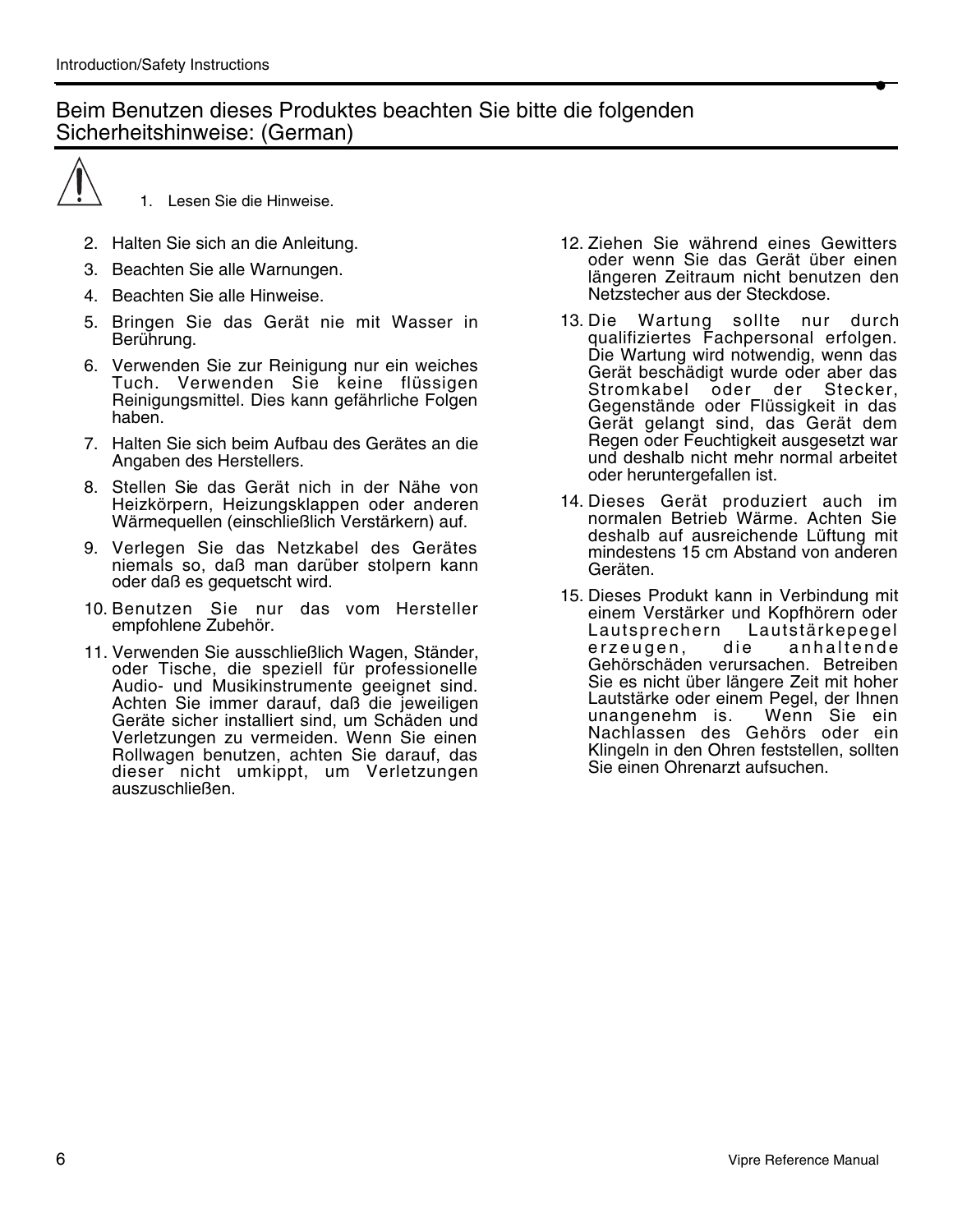# CE Declaration of Conformity

 $\epsilon$ 

**Manufacturer's Name:** Groove Tubes llc **Manufacturer's Address:** 1543 Truman Street

*declares, that the product:*

**Product Name:** Vipre

San Fernando, CA 91340 USA

**Model Type:** Microphone preamplifier

*conforms to the Standards for Safety and EMC for this product listed on the Internet site:*

www.groovetubes.com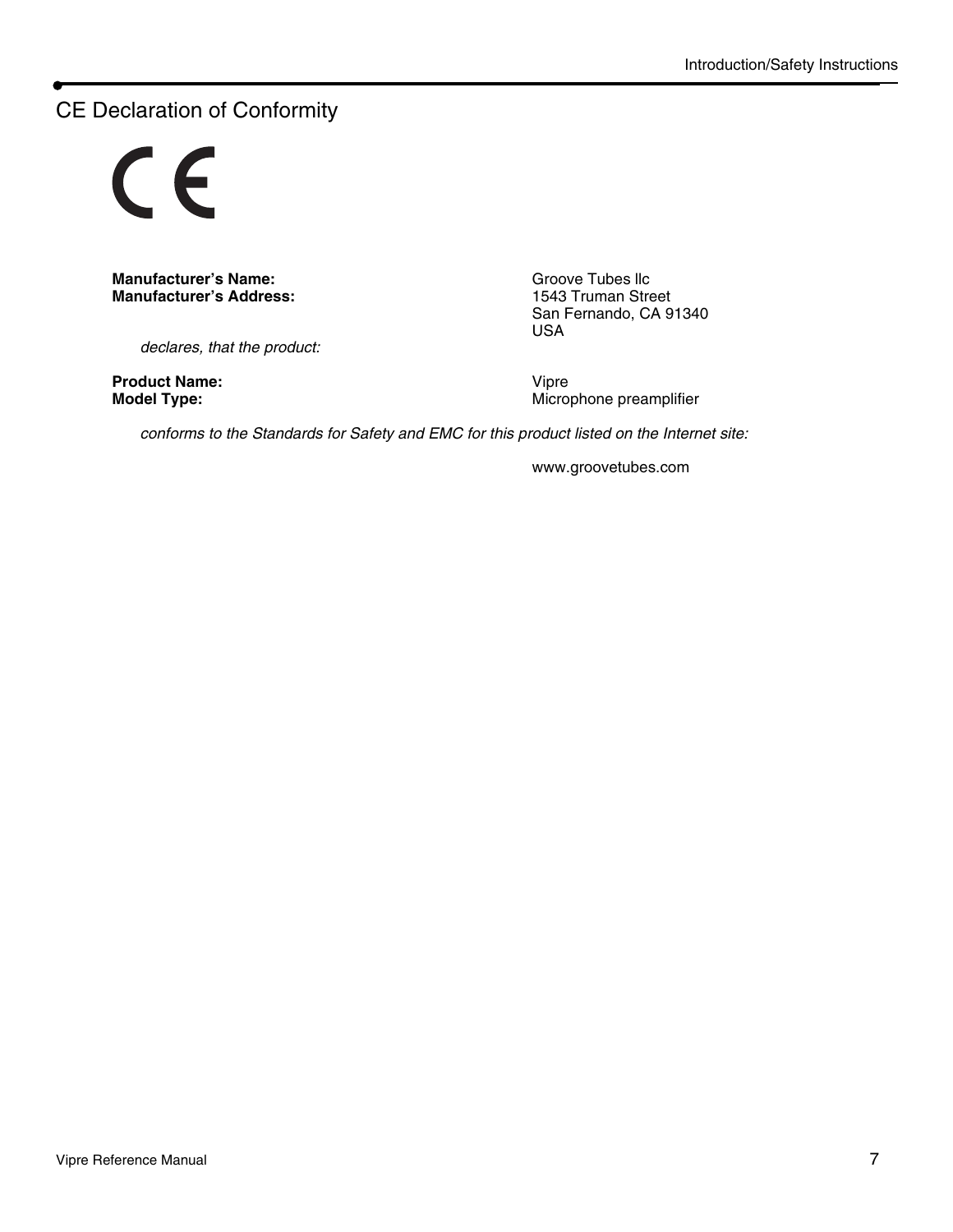# chapter 1 Quick Start Guide

The Groove Tubes Vipre™ is a unique product, but its basic hookup and operation is similar to other outboard microphone preamplifiers in most respects. This chapter is a "shorthand" guide for those who want to start using the Vipre right away. If you have questions about any of the features, don't worry – later chapters will unveil the mysteries of the Vipre's special features.

# Step 1: Hook it up

- 1. Pull the Vipre out of the package, and plug it into a grounded AC power source with the supplied power cable.
- 2. Connect the output of a microphone to the MIC INPUT on the back of the Vipre.
- 3. Connect the LINE OUT of the Vipre to a line input—not a microphone input—of a mixing console or recording device.
- 4. For now, set the 5 dB GAIN control to minimum (20, full counter-clockwise).
- 5. Turn the STANDBY switch to the right (STBY position—the red light will light).
- 6. Turn the MUTE switch to the right MUTE position for now. (The yellow light will light.)
- 7. Turn the Vipre's POWER switch ON.
- Remember that the Vipre has an all-tube signal path, and it will take about 20 seconds for the tubes to warm up before you would be able to hear audio. Tube life will be prolonged if you leave the unit in STANDBY mode for at least 30 seconds before turning STANDBY to the B+ ON position.
- 8. After 30 seconds or so, turn the STANDBY switch to the left (B+ ON position—the red light will turn off).

# Step 2: Set the Controls

#### Phantom

If the mic requires phantom power (48 volt), turn the PHANTOM switch on. (WARNING-DO NOT use Phantom Power with a Ribbon Microphone-Serious Damage may occur!)

#### Input

Since we're using a microphone in this example, set the INPUT switch to BALANCED XFMR. If you want to bypass the input transformer and use an electronically-balanced input, set the switch to BALANCED BRIDGE.

#### VU Meter Range

For now, set this to 0 dB. (You can experiment with other settings after you've set the initial gain.)

#### Mute Switch

After 60 seconds of warm up, switch this to NORMAL. Use this feature when changing microphones.

### Gain (Coarse 5 dB and Fine 1 dB)

These are the most important controls to set in any microphone preamp. The Vipre uses two rotary-step switches to set the gain with laboratory precision. The left control goes from 20 dB to 70 dB of gain in 5 dB steps; the right control allows you to change it in single-dB increments,  $\pm$  5 dB. Typical gain settings on lead vocals range from 30 to 50 dB, but that of course depends upon the microphone and source, and the input sensitivity of the mixer or recorder connected to the Vipre's output.

There are two different methods commonly used to set the gain of any mic preamp. The nominal level method maximizes headroom; the peak method maximizes the dynamic range of the system by using up as much headroom as desired.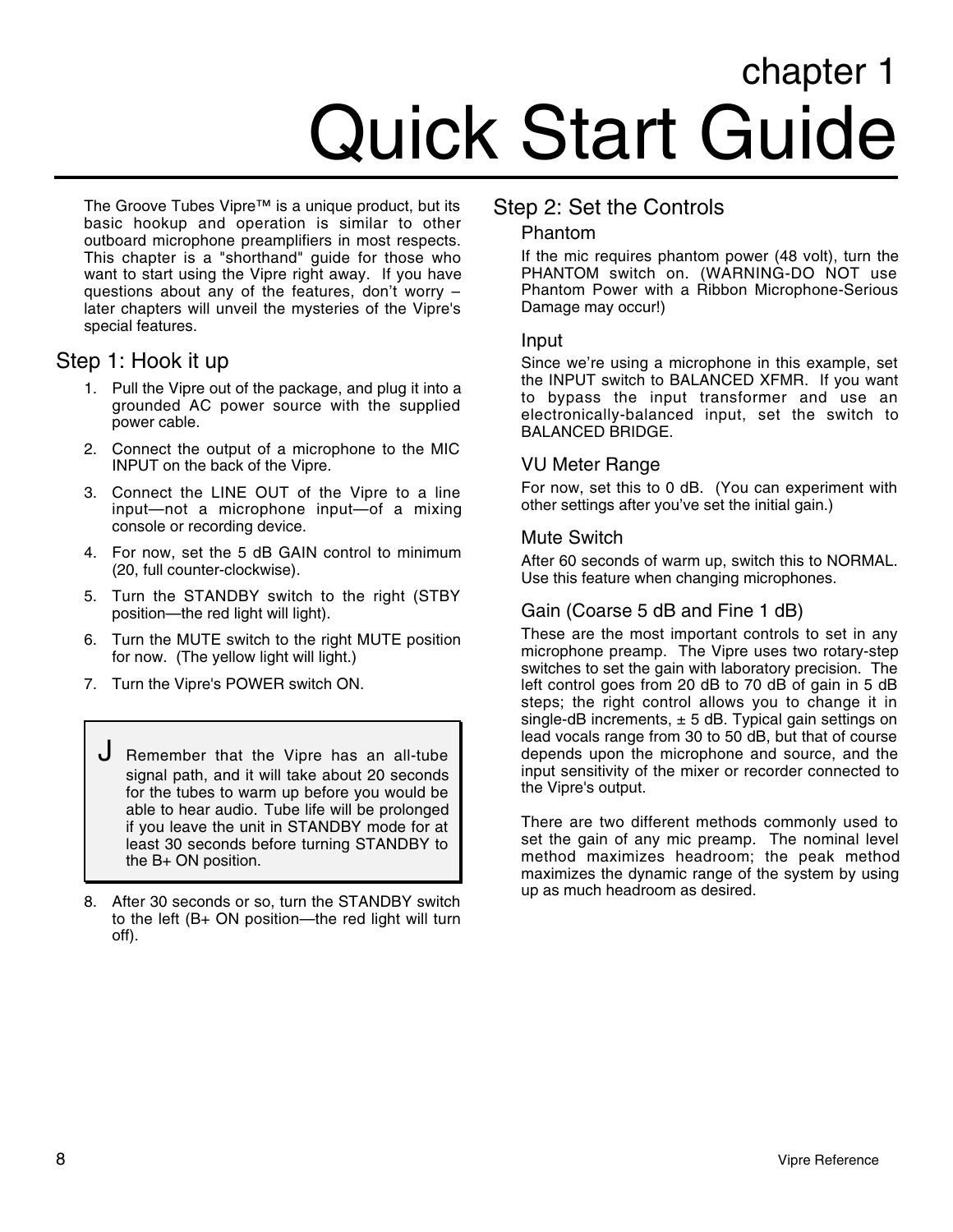#### To set the gain at nominal level:

- 1. Make sure the VU METER RANGE switch is set to "0".
- 2. With the source playing into the microphone, raise the 5 dB GAIN control until the VU meter of the Vipre is peaking at "0" or just barely going "into the red". Raise or lower the 1 dB GAIN control as necessary.

The average level of the output will be nominal (+4 dBu at the balanced line out, -10 dBV at the unbalanced line out) with peaks typically 8-10 dB above that. The Vipre's green and red SIGNAL lamps should never flash with this method.

#### NOTE: Preparing the Vipre rotary switches for silent operation.

- Vipre uses special ceramic rotary switches to maintain a fully balanced signal path. Low noise resistors and high grade capacitors are hand soldered onto these rotary switch decks. These caps can become "charged" during the warmup period and this can cause a loud popping sound in some positions the first time they are activated. To eliminate this from happening we recommend:
- 1) Engage the mute switch to silence the Vipre .
- 2) Exercise all positions of the front panel rotary switches, switch them from full left to right .
- 3) Restore the Mute switch to Normal position.
- 4) This will insure silent operation. This step will need to be repeated each time the Vipre is turned off for any period of time. Leaving the Vipre in "Standby operation" (B+ off) will keep the capacitors charged and so this step will not need to be repeated when resuming operation.

#### To set the gain using the peak method:

- 1. Set the Vipre's VU METER RANGE switch to "+10 Vu".
- 2. With the source playing into the microphone, raise the 5 dB GAIN control until the meter of the receiving unit (the mixer or recorder the Vipre is feeding) is nearing its maximum level.
- 3. Carefully raise the 1 dB GAIN control until the receiver's CLIP LED (or the Vipre's SIGNAL CLIP LED, whichever lights first) flashes briefly on peaks.
- 4. Back off either or both of the controls to dial in exactly the headroom you want (for example, one click back of the COARSE control and one click back of the FINE control would be 6 dB below clipping).
- 5. If the Vipre's VU meter is pegging, change the VU METER RANGE to the +20 or +30 position.

Unlike solid-state microphone preamplifiers, the Vipre exhibits a very gentle clipping characteristic...which is to say that it's OK to drive it into clipping if that's what the artistic situation calls for. Note, however, that the Vipre is capable of extremely high output, which may clip the following device; if the recorder or mixer has its own input level control, make sure it's set low enough to avoid clipping in that unit. In some situations, a passive attenuator may need to be inserted between the Vipre and the recorder/mixer; or the –10 dBV BALANCED OUT may need to be used instead of the LINE OUT.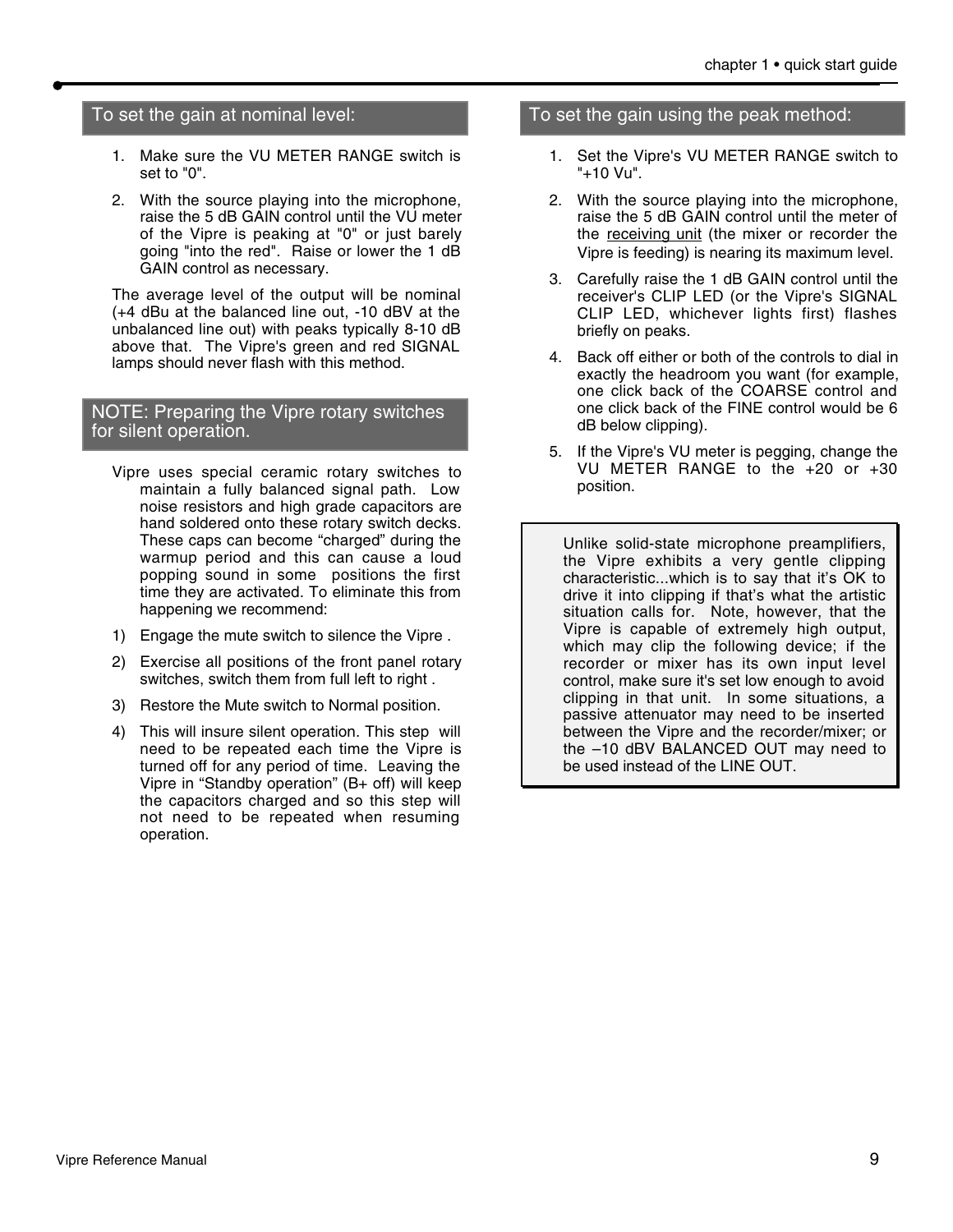#### Rise Time

There is no "right" setting for the RISE TIME control—just your artistic judgement. But generally speaking, settings toward the FAST side will sound more "modern", while settings towards SLOW will bring out the more "vintage" aspects of the preamp. See page 27 for more.

#### Impedance Selector

This switch is only active when the INPUT switch is in the BALANCED XFMR position. When it is, you can experiment with any of the four impedance selections, from 300 to 2400 ohms (W). How this affects the sound of a mic will vary upon the microphone's actual impedance and other characteristics, but again, generally speaking, lower impedances are more suited to older microphones.

> The most "modern" or neutral setting of the Vipre is to set the INPUT to Balanced Bridge (which bypasses the IMPEDANCE SELECTOR entirely) and the RISE TIME to FAST. This is the setting that is most similar to contemporary solid-state console preamps, but with a more pleasing warmth. But the fun really starts when you start to experiment with the fifty or so combinations that use the different transformer impedances and different rise times.

#### Hi-Pass

This switch is another optional control; it rolls off the bass below 100 Hz at a gentle rate of 4 dB per octave. It's designed to get rid of undesirable low-frequency rumbles and noises. Note, however, that many microphones also feature high-pass filters of their own; make sure the mic's filter is out if you want to hear the effect of the Vipre's Hi-Pass filter only.

#### Polarity

This reverses the "+" and "-" of the input. Most of the time, you'll leave this set to NORM. It may not make an obvious difference, but ideally the polarity should be set so that a positive pressure on the microphone generates a positive pressure from the speaker. In other words, if you're miking a drum, the first transient of a drum hit should make the loudspeaker move forward, not back. Polarity also makes a difference in multi-microphone situations, or when miking opposite sides of a diaphragm (above and below a piano soundboard, a snare drum, etc.)

The Vipre is wired according the modern standard of "Pin  $2 = Hot"$ . Some older microphones were wired with Pin 3 hot (i.e., a positive pressure on the diaphragm leads to a positive voltage on Pin 3); if you're using one of these, set the POLARITY switch to REV.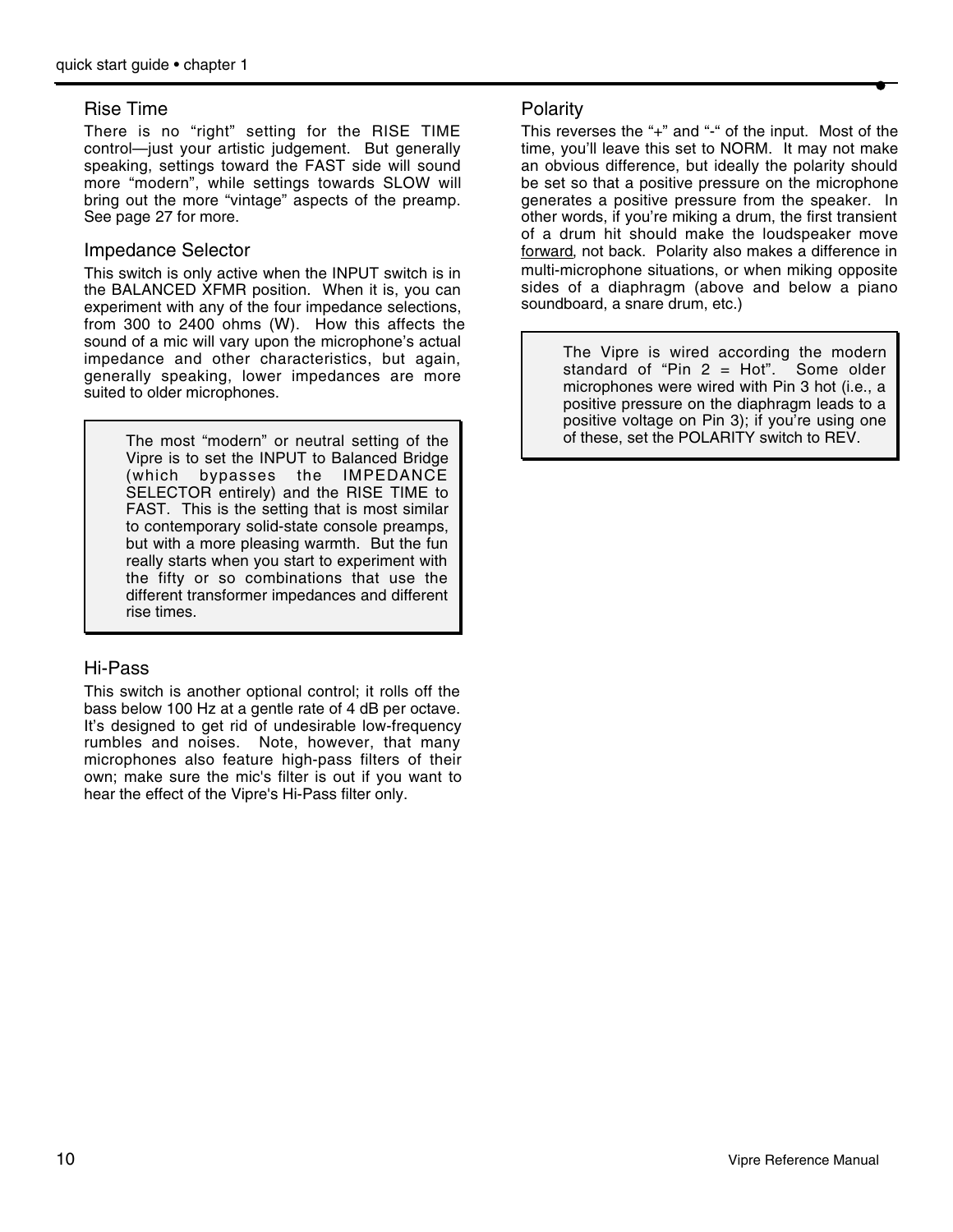# About the Instrument Input

The 1/4" input on the front panel labeled INSTRUMENT INPUT is specially designed for guitar and bass pickups. Instruments such as basses and guitars sound best if they "see" an extremely high input impedance (1/2 megohm or greater). This input feeds a special high-impedance circuit with its own tube (a GT 6205), making the Vipre not only a great mic preamp, but an incredible direct box for recording basses and guitars.

If the instrument has active electronics internally, it may be so loud that it clips even at low settings of the GAIN controls, turn the INPUT switch to INSTRUMENT –20 dB.

As you may be able to tell from looking at the INPUT switch, the front-panel INSTRUMENT INPUT jack does not use the input transformer, so the IMPEDANCE SELECTOR has no effect on it. However, RISE TIME and all the other controls do affect the Instrument Input.

> Alternatively, instruments may be plugged into the LINE IN jack on the back panel for a slightly different sound. The impedance and the first preamp tubes are different in that input.

# Step 3: Experiment

Once you have experienced the difference that the Vipre makes on one microphone, you'll want to try every other mic in your possession with it. You'll find that each mic reacts differently to the settings, and a whole new sonic palette will open up.

#### Finding the "right" setting

The Vipre's fundamental concept is different from other kinds of studio equipment. Settings for impedance and rise time will change the "flavor" of the sound, but will vary from case to case. The changes of each interact in very subtle ways…it's not nearly as obvious as changing the settings on an equalizer or compressor/limiter. So, this manual doesn't provide a chart that lists the "right" settings for a particular microphone, because the "right" setting can only be determined by your ears.

However, knowledge is power. There is considerable information about the Vipre in the following chapters that will help you understand the art and science of why the Vipre affects your microphones the way it does. Read on.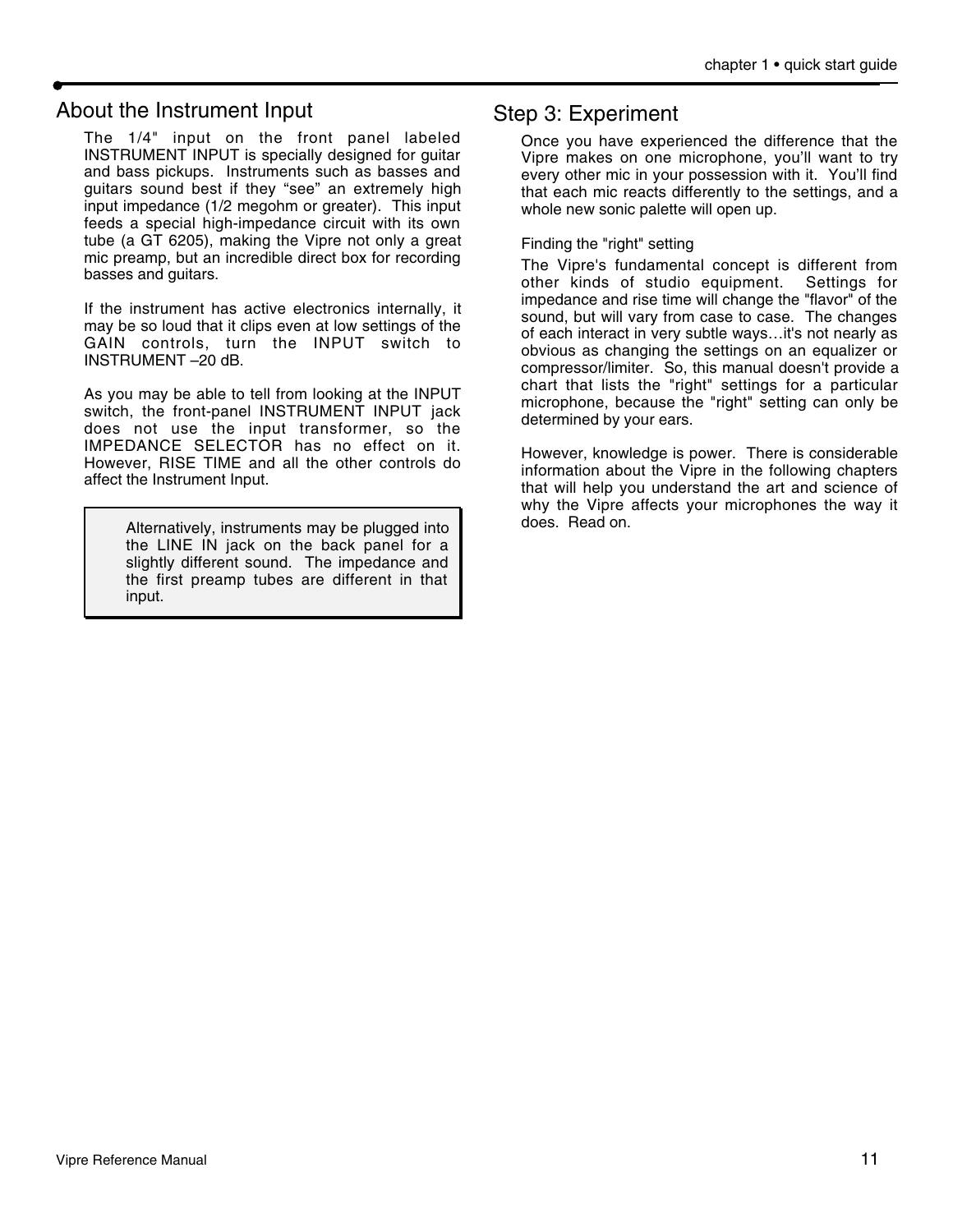# chapter 2 **Connections**

# Unpacking and Inspection

Your Groove Tubes Vipre was carefully packed at the factory, and the shipping carton was designed to protect the unit during shipping. Please retain this container in the unlikely event that you need to return your Vipre for servicing.

The shipping carton should contain the following items:

- Vipre Variable Impedance Preamp
- This instruction manual
- Power cable
- Groove Tubes Warranty card
- Rack mounting hardware (two pieces plus parts to attach them to the Vipre when rack mounting).

 $J$  It is important to register your purchase; if you have not already filled out your warranty card and mailed it back to Groove Tubes, please take the time to do so now.

# Installing in a Rack

The Vipre may be simply set on a table, or installed in a standard 19" audio equipment rack. While the rack mounting holes are integral to the front panel, the Vipre is unusually deep and heavy, so extra support must be provided for the rear of the unit. Before the Vipre is installed in a rack, we recommend that you attach the reinforcing rack kit to handle the weight of the unit and provide ventilation room. The rail kit requires one free rack space above the Vipre.

 $J$  Since the vacuum tubes in the Vipre generate a certain amount of heat, make sure adequate ventilation is provided in the rack.

### To attach the rack kit:

The reinforcing rails should be attached to the sides of the unit. They are screwed to the sides of the preamp and extend to above the front panel. Standard rack screws are then used to fasten both the Front Panel and the Rack Kit to the Rack Rails panels.

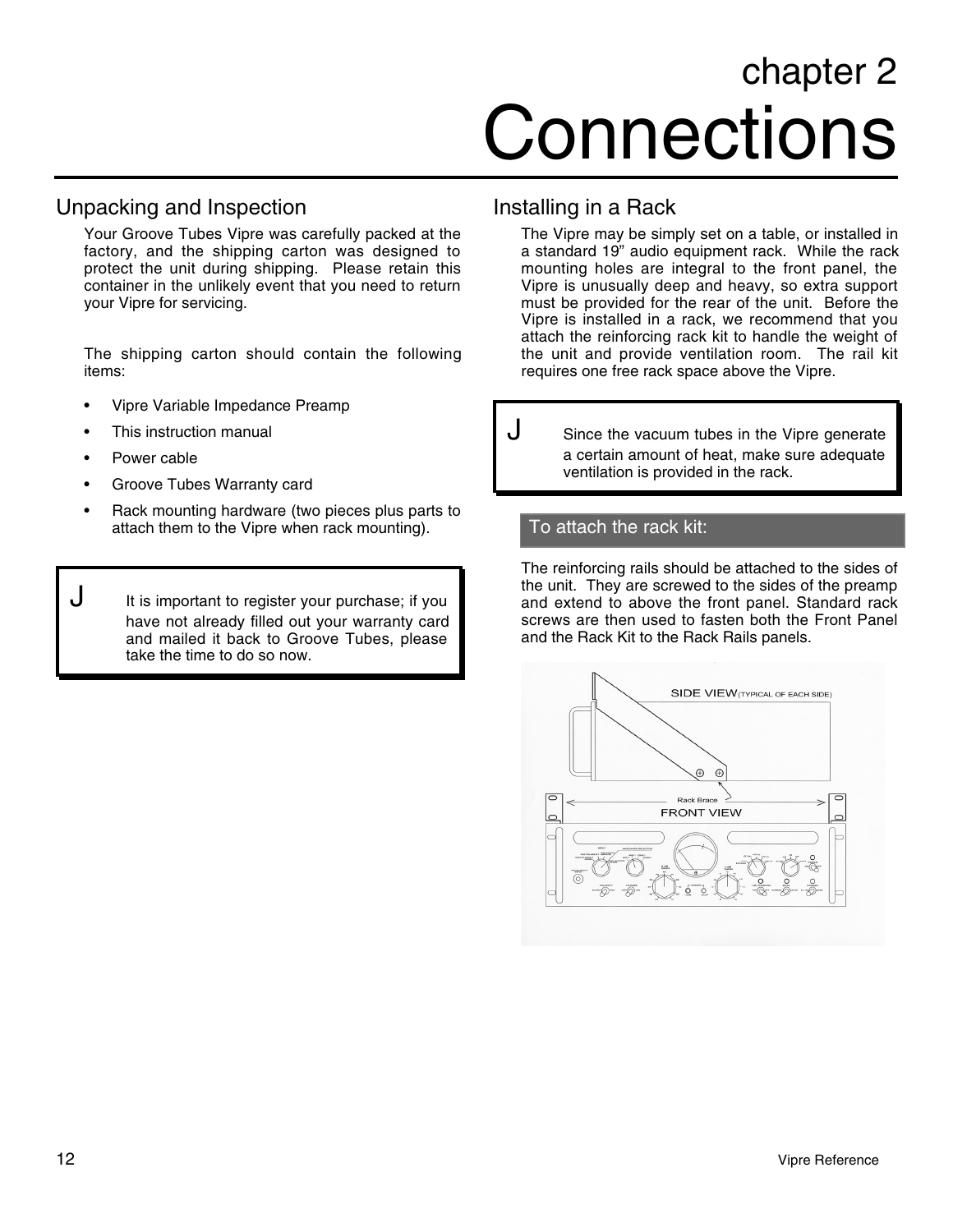# Power



Make sure you read the initial Important Safety Instructions chapter at the front of this manual.

The Vipre works with a single standard line voltage and comes with a detachable AC line cord suitable for the destination to which the preamplifier is shipped. Units sold in the United States are designed for use with 110 to 120 volt AC power (nominal 60 Hz), but there is a plug-in voltage selector in the power entry module in the rear-panel switch allowing voltage conversion to 100V or 220V–240V operation.

The line cable is an IEC-spec AC power cable designed to be connected to a grounded 3-pin outlet, with the third, round pin connected to ground. Do not substitute any other type of AC cord; IEC-spec cables of various lengths may be purchased from electronics stores or your Groove Tubes dealer.

The ground connection is an important safety feature designed to keep the chassis of electronic devices such as the Vipre at ground potential. Unfortunately, the presence of a third pin does not always indicate that an outlet is properly grounded. You may use an AC line tester to determine this. If the outlet is not grounded, consult with a licensed electrician. When AC currents are suspected of being highly unstable in VAC and Hz, a professional power conditioner should be used.

To connect power to the Vipre, attach the female end of the AC power cord to the Vipre's back panel and the male end to a good quality, noise-free AC power source of the proper rating.

Do not operate any electrical equipment with ungrounded outlets. Plugging the Vipre into an ungrounded outlet, or "lifting" the unit off ground with a three-to-two wire adapter, can create a hazardous condition. Groove Tubes cannot be responsible for problems caused by using the Vipre or any associated equipment with improper AC wiring.

#### Voltage conversion

If you need to use the Vipre in a country with a different voltage, contact Groove Tubes to locate a service center in your area. Changing the voltage requires internal adjustment on circuit boards that operate at dangerous voltage levels. Again, refer to a Groove Tubes service center for adjustment.

NEVER OPERATE THE VIPRE AT A DIFFERENT VOLTAGE THAN THAT MARKED ON THE UNIT. This will damage the unit.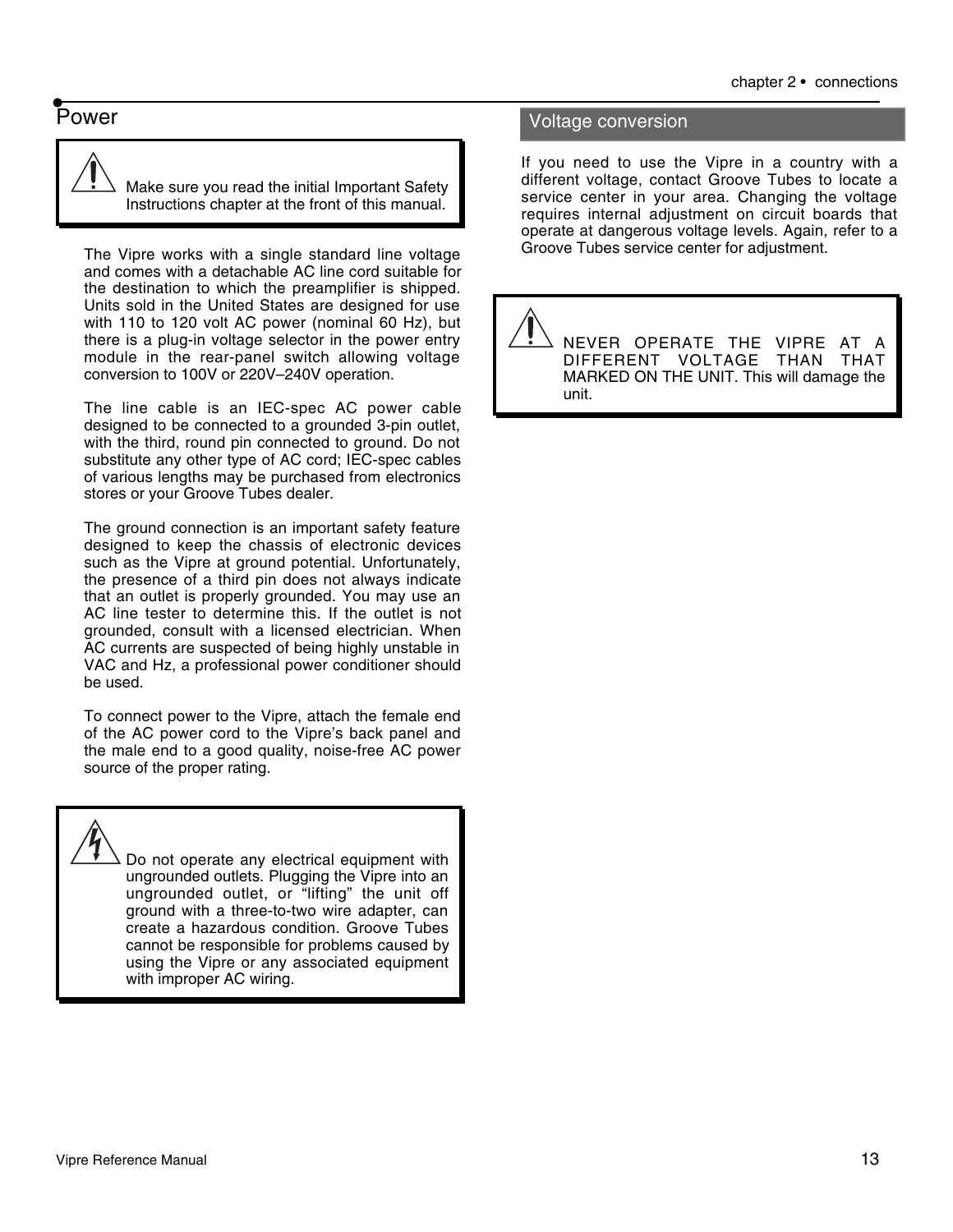#### Avoiding ground loop noise

In today's studio, where it seems every piece of equipment has its own computer chip inside, there are many opportunities for ground loop problems to occur. These show up as hums, buzzes or sometimes radio reception and can occur if a piece of equipment "sees" two or more different paths to ground. While there are methods to virtually eliminate ground loops and stray radio frequency interference, most of the professional methods are expensive and involve installing a separate power source just for the sound system. Alternatively, here are some helpful hints that professional studio installers use to keep those stray hums and buzzes to a minimum.

#### KEEP ALL ELECTRONICS OF THE SOUND SYSTEM ON THE SAME AC ELECTRICAL CIRCUIT.

Most stray hums and buzzes happen as a result of different parts of the sound system being plugged into outlets of different AC circuits. If any noise generating devices such as air conditioners, refrigerators, neon lights, etc., are already plugged into one of these circuits, you then have a perfect condition for stray buzzes. Since most electronic devices of a sound system don't require a lot of current (except for power amplifiers), it's usually safe to run a multi-outlet box or two from a *SINGLE* wall outlet and plug in all of the components of your system there.

#### KEEP AUDIO WIRING AS FAR AWAY FROM AC WIRING AS POSSIBLE.

Many hums come from audio cabling being too near AC wiring. If a hum occurs, try moving the audio wiring around to see if the hum ceases or diminishes. If it's not possible to separate the audio and AC wiring in some instances, make sure that the audio wires don't run parallel to any AC wire (they should only cross at right angles, if possible).

#### ÿ TO ELIMINATE HUM IF THE ABOVE HAS FAILED:

- A) Disconnect the power from all outboard devices and tape machines except for the Vipre, the mixer and control room monitor power amp.
- B) Plug in each tape machine and outboard effects device one at a time. If possible, flip the polarity of the plug of each device (turn it around in the socket) until the quietest position is found.
- C) Make sure that all of the audio cables are in good working order. Cables with a detached ground wire will cause a very loud hum!!
- D) Keep all cables as short as possible, especially in unbalanced circuits.

If the basic experiments don't uncover the source of the problem, consult your dealer or technician trained in proper studio grounding techniques. In some cases, a "star grounding" scheme must be used, with the mixer at the center of the star providing the shield ground on telescoping shields, which do NOT connect to the chassis ground of other equipment in the system.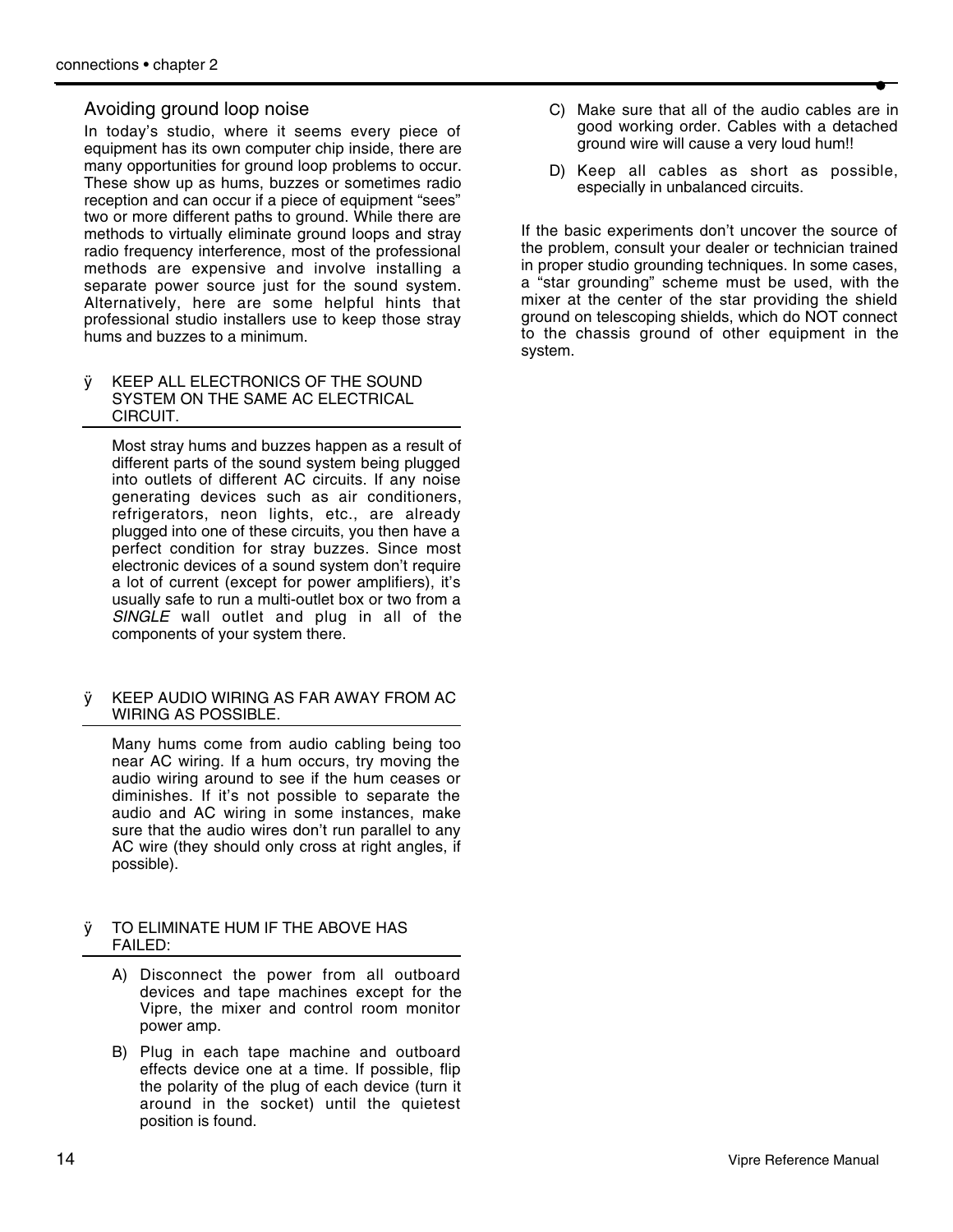# Basic Connections

#### Output To a Mixing Console

Since the Vipre is a high-output preamplifier, its LINE OUT (1/4" TRS Balanced +4dB) should be connected to a balanced line input of a console, not to the microphone input whenever possible.

If the console's line input has an XLR input, you're in luck–simply connect a standard XLR-to-XLR cable from the Vipre's output to the line input of the console.



However, the line input of most modern consoles is a three-conductor TRS 1/4" phone jack, as shown below:



To maintain the benefit of fully-balanced operation, you will need to get an XLR female to 1/4" male TRS adapter or cable, like this:



Important tip: Many XLR-to-1/4" adapters sold at electronics stores are NOT adapters, but transformers (and very low quality transformers at that). Don't use these on the output of the Vipre—they're unnecessary and generally sound awful because they don't have the headroom to handle the Vipre's output. Get a hard-wired adapter or cable from your professional audio dealer, or make one yourself from components.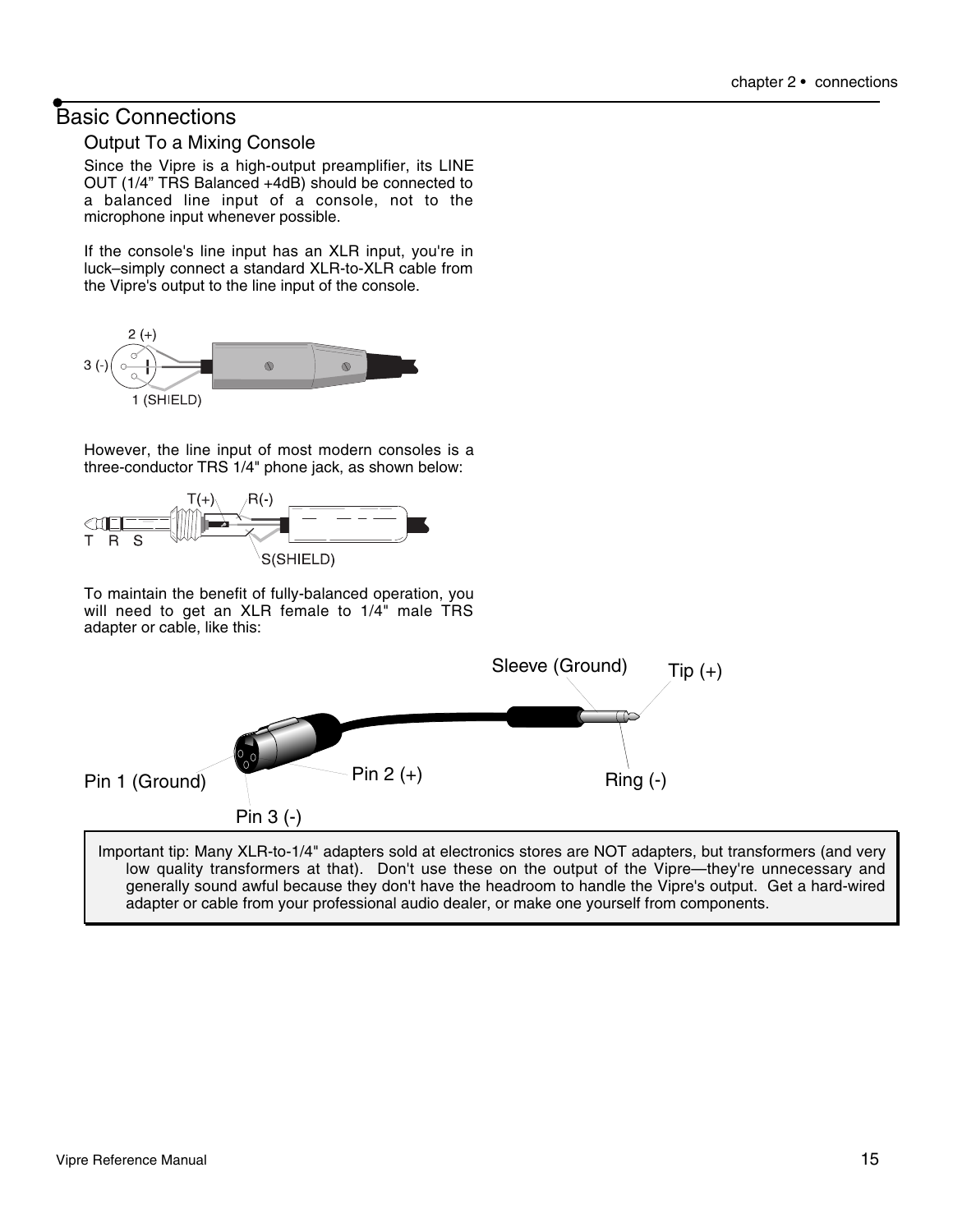## If you must connect to a MIC IN jack:

Whenever possible, the output of the Vipre should be connected to a balanced line input of a console, designed for a nominal input of  $+4$  dBu (1.23 volts). However, in some situations you may have no other choice than to connect to the XLR MIC IN of a console or sound system. If this is the case, to avoid clipping of the console's input:

Set the console's input gain (which may be labeled TRIM, ATT, GAIN, or MIC) to its lowest setting.

Turn off any phantom power coming from the console if possible.

- If there is an input pad switch (labeled PAD, ATT, -20 DB, etc.), turn it on.
- With the Vipre's gain set for optimum, as described in the first chapter, see if the console's input is clipping. If it is, you can either turn down the Vipre's GAIN controls, or insert a line attenuator between the Vipre and the console.
- Instead of using the Vipre's XLR LINE OUT jack, connect the Vipre's Lower Balanced 1/4" TRS output to the unit. This cuts the output level of the Vipre by 11.8 dB (the difference between a +4 dBu and –10 dBV nominal level).

#### Connecting directly to a +4 dBu recorder

Tip: For the cleanest possible recording, connect the Vipre directly to the inputs of the recorder and avoid going through a mixing console entirely while tracking.

Professional recorders typically feature balanced 3–pin XLR line-level balanced inputs. This allows you to connect the LINE OUT of the Vipre directly to the input of the track you plan to record on. The nominal signal level of these units is  $+4$  dBu (1.23 volts). Balanced cables between the recorder and the Vipre can be very long, if necessary, without adding noise.

Digital Recorders. Many Digital multitrack Recorders feature a multipin ELCO or EDAC connector that features 8 balanced inputs and 8 balanced outputs on a single connector. To connect the Recorder directly to the Vipre, obtain an ELCO-to- TRS multipair cable. This will connect from the ELCO-type connector on the Recorder on one end, fanning out to sixteen connectors (labeled INPUT 1, OUTPUT 1 and so on) on the other end. Simply plug the 1/4" TRS Input on the desired track of the Digital Recorder into the Vipre's XLR output. Using a cable assembly with 1/4" TRS plugs allows a choice of the +4dBm level referenced output jack on the Vipre, or the -10 dBV output jack. Because the Vipre uses balanced transformer outputs, an unbalanced plug may be used with either 1/4" output jack and will automatically convert the jack from balanced to unbalanced operation with no loss of signal level.

Note that some recorders with XLRs may not be truly balanced, with pin 2 or 3 (depending on vintage) tied to ground, which may cause a ground loop. Also, depending on the characteristics of the deck, metering levels may not match between the deck and the Vipre. Some multitracks have high/low level input switches; follow the manufacturer's instructions on setting these properly.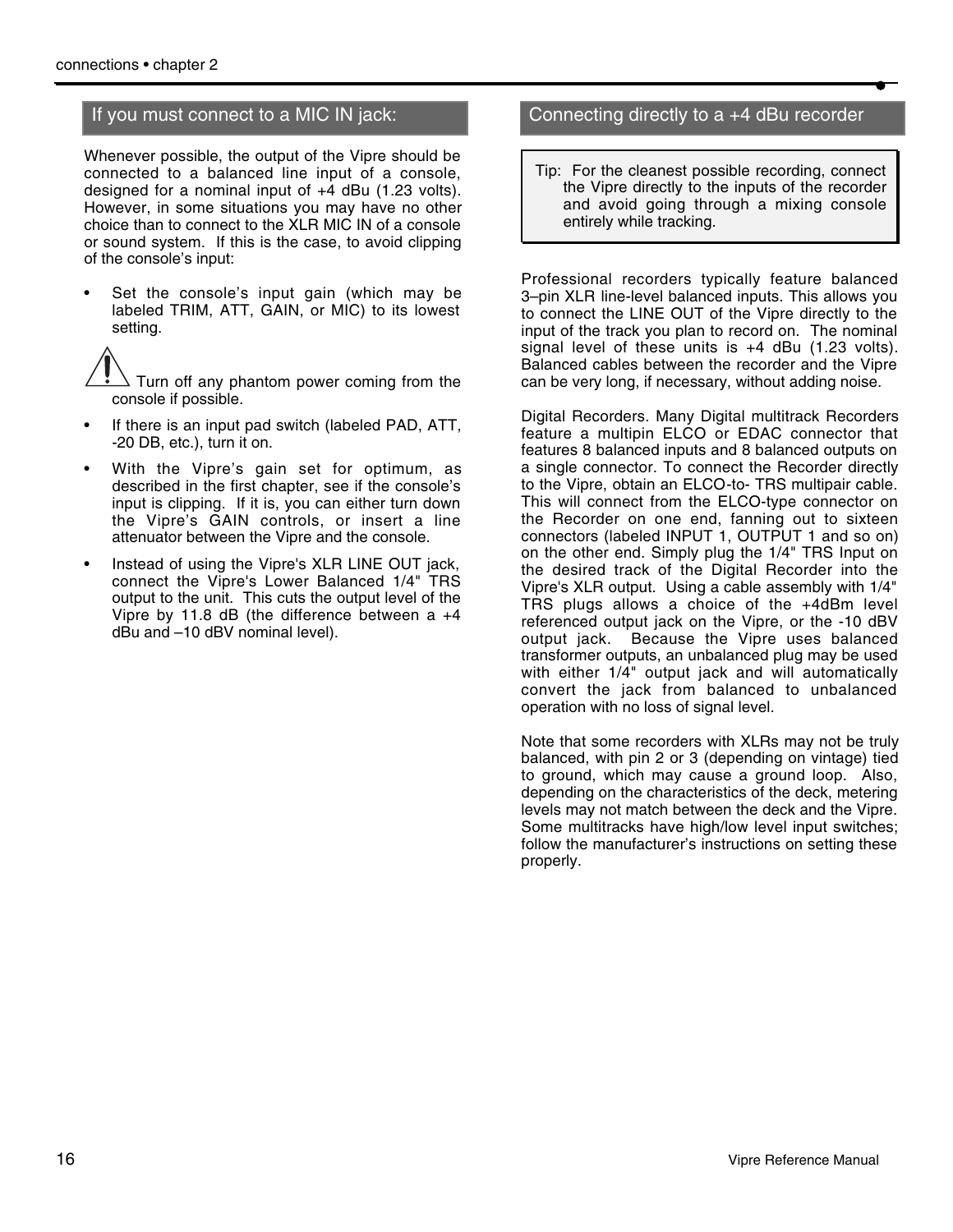#### Connecting to an unbalanced device

Although it's not ideal, the Vipre may feed an unbalanced input of a console or recorder and still provide excellent results, particularly if the cable lengths are short and the AC power system is not complicated.

The -10dBV 1/4" jack output of the Vipre can be used for this purpose. If the receiving device has a 1/4" input jack, obtain an 1/4"-to-1/4" (mono) cable or adapter. The nominal output of this output is –10 dBV (.316 volts), at the same time that the balanced outputs on the XLR and upper 1/4" connectors are putting out +4 dBu (1.23 volts).

#### **If you want to use the 1/4" or XLR outputs:**

It is possible to use the +4 dBm balanced 1/4" or XLR output of the Vipre to feed an unbalanced device. Note, however, that besides being balanced, these devices put out a hotter level that may overload the input of the receiving device.

Use an adapter similar to the one shown on page 15. The adapter may be an XLR-to-TRS or an XLR-to-1/4" mono jack; in either case, pin 3 (-) must be connected to the shield, preferably at the input to the device.

Alternatively, if there are noise problems, you may try isolating the device by building or purchasing a special cable that uses the balanced output on pins 2 and 3 of the Vipre to feed the + and – connectors of the unbalanced receiver, leaving the ground floating (disconnected) at the receiver's end. (The shield must still be connected at the Vipre to provide some path to ground for interference.)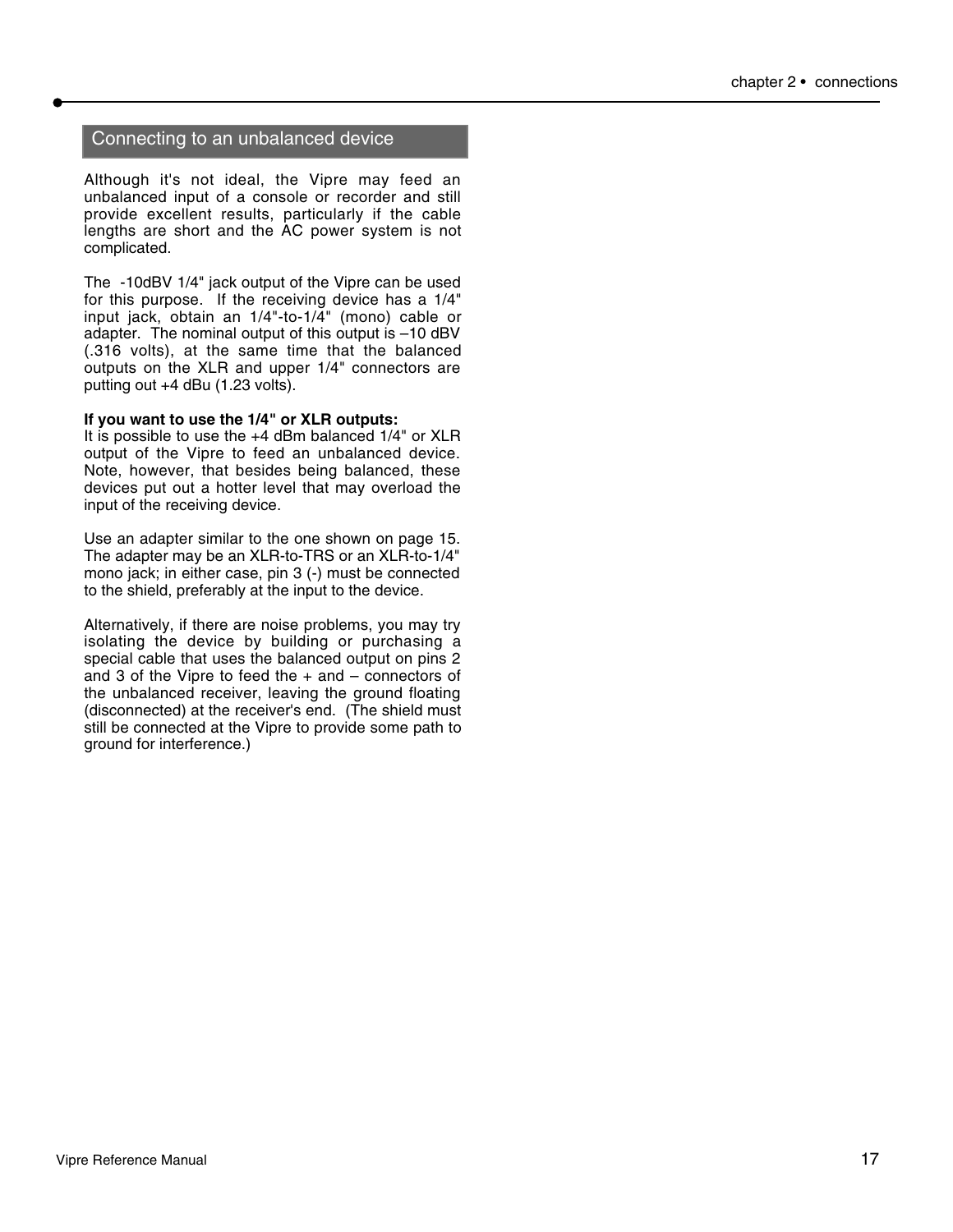# Connecting Microphones

The balanced female XLR connector on the rear panel is intended for use by low-impedance microphones needing preamplification. It is wired in the standard configuration (Pin 1 shield, Pin 2 "hot", Pin 3 "cold") and will receive 48-volt phantom power when the 48V PHANTOM switch is on. (WARNING-DO NOT USE PHANTOM POWER WITH RIBBON MICROPHONES-SERIOUS DAMAGE MAY RESULT)

When the GAIN switches are both set to maximum, the signal at the XLR jack will be amplified 75 dB. When both GAINs are at minimum, it will be amplified 15 dB.

Warning about connecting line-level sources to the XLR input:

Though the XLR IN may be used with a balanced linelevel source such as the output of a VCR, headroom will be limited; even with the GAIN at minimum, the input will clip when the input level rises above +10 dBu. For this reason, it's better to connect balanced line sources to the 1/4" LINE IN jack on the rear panel using an XLR-to-1/4" TRS adapter or cable.

Never connect an electronic line input to the XLR IN jack if phantom power will be turned on. Doing this could damage the equipment and the Vipre.

#### Connecting microphones with outboard power supplies

Many high-quality microphones, such as the Groove Tubes microphone systems, feature outboard power supply boxes that connect directly to the microphone using a multipin cable. The power supply usually has a standard 3-pin XLR output, which should be connected to the XLR input of the Vipre using a shielded microphone cable.

This type of microphone doesn't require phantom power from the Vipre, so leave the 48V PHANTOM switch on the front panel OFF.

## Connecting Instruments

The Vipre has a 1/4" jack on the front panel labeled INSTRUMENT INPUT. This is intended for inputs that "like" extremely high impedances, such as electric guitars and basses. Simply plug an unbalanced 1/4" cable into the jack, and set the INPUT switch to INSTRUMENT.

This jack has a nominal impedance of 470 kohms, more than twice that of a typical line input on a console. This keeps the pickups of the instrument from being loaded down and improves high frequency response.

For that reason, it is not necessary to use a "direct box", either passive or active, between a guitar and the Vipre. The Vipre is, itself, an extremely highquality direct box.

If the CLIP light goes on when the instrument is played even though the gains are turned down to minimum, set the INPUT switch to INSTRUMENT –20 dB. You may need to increase the GAIN controls of the Vipre to compensate a little for this attenuation.

# Connecting Line Inputs

On the rear panel is a 1/4" jack labeled "BALANCED LINE INPUT". This jack is in parallel with the XLR microphone input, but has a 20 dB lower sensitivity. When the front panel gain controls are at +30 (5 dB Gain Switch)and  $+1(1$  dB Gain Switch), a  $+4$  dBm input to the LINE IN jack will be equivalent to unity gain (+4 dBm output). If you need to connect the output of a line-level device such as a signal processor, synthesizer, or recording device through the Vipre, connect it here.

The 1/4" BALANCED LINE IN jack does NOT connect to the input transformer, but directly to the BALANCED BRIDGE position of the INPUT switch. Set the INPUT SWITCH to that position to hear signal at the LINE IN jack. Disconnect any connection to the MIC IN jack when using the LINE IN jack.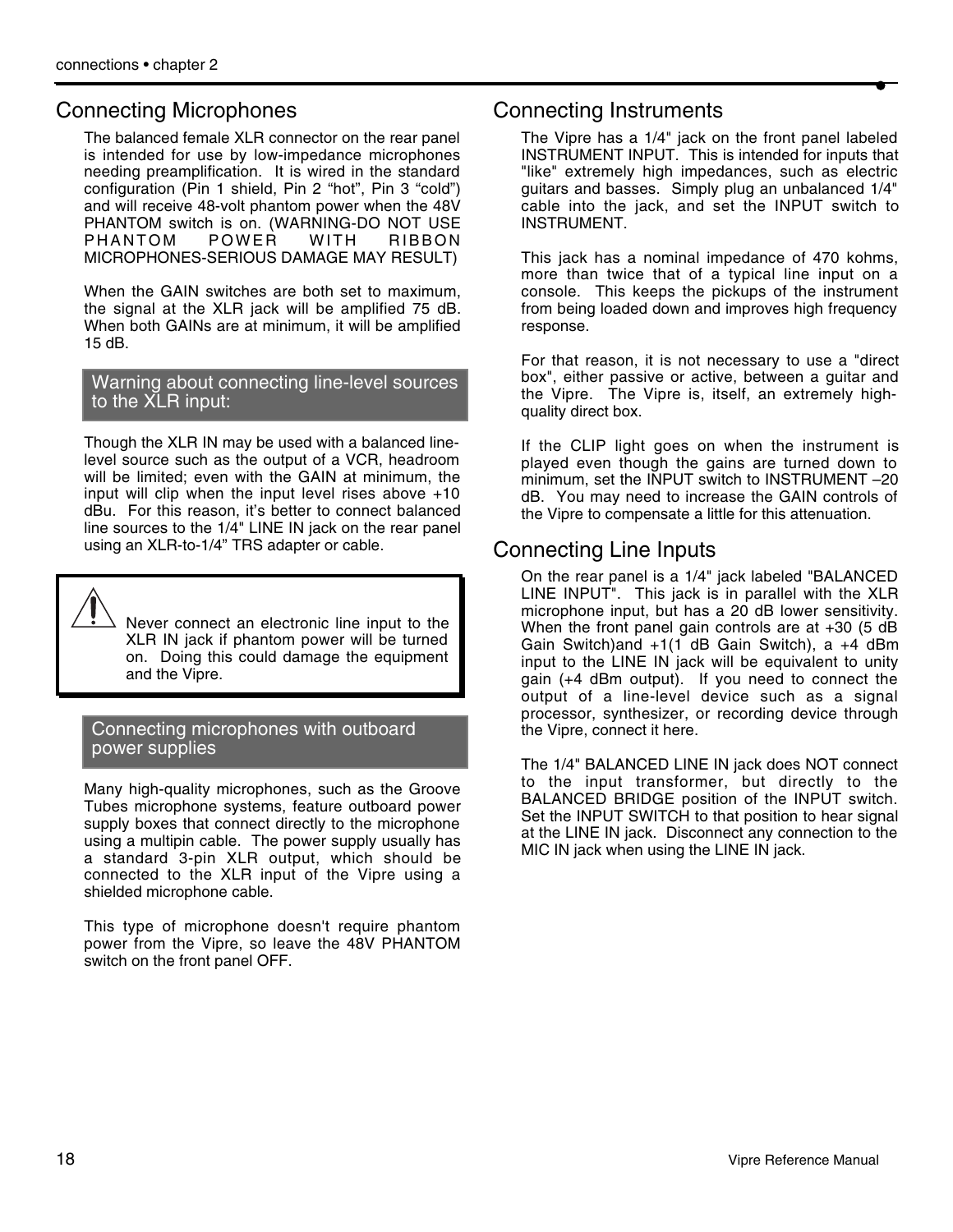# chapter 3 About the Vipre

# Why is the microphone preamplifier so important?

In today's era of high-resolution digital recording, the sonic characteristics of the microphone preamplifier have become crucial in determining the overall sound quality. Most of the gain in the recording signal path is provided by the mic preamp, and accordingly the dynamic range of the recording is set by the noise floor of the preamp. The wider availability of largediaphragm condenser microphones, coupled with the scarcity of vintage equipment properly designed for use with those microphones, has been another trend that focused attention on the preamp. Many recording studios own large assortments of mics and preamps in order to be better prepared for the needs of various artists and groups. And for good reason: the more tonal variations a facility can provide, the more diverse and desirable their clientele. The choice of microphone and preamp are primarily responsible for these variations.

The 20-bit and 24-bit digital recorders now commonly available allow engineers to capture subtleties that used to be lost in tape noise or covered up by irregular frequency response. Early complaints about the "harshness of digital" have been recognized for what they are: complaints about inferior microphone preamps that are only now being revealed by the accuracy of digital recording. The engineers at Groove set out to build an authentic, no-compromise mic preamp that utilizes the best of vintage technology to fulfill the potential of today's digital technology.

They have achieved that goal with the Vipre (Variable Impedance Preamp), an all-tube variable impedance microphone preamplifier with selectable rise time and VU meter range. It's a premium single-channel device designed for critical recording applications demanding the ultimate in mic preamplification. It features extremely wide frequency response, low inter-stage feedback, very high gain, enormous dynamic range, and graceful overload characteristics.

Each component in the signal path was carefully chosen for its sonic purity. When components were not available "off the shelf", they were custommanufactured to Groove Tubes' exacting specifications. Even the phenolic knobs on the front panel were custom-molded. But as you will read in the rest of this chapter, the attention to detail goes well beyond the appearance of the front panel. Most importantly, unlike other "tube preamps" that feature a single vacuum tube in a largely transistorized circuit,

the Vipre has NO semiconductors, transistors, integrated circuit chips, or electrolytic capacitors anywhere in the signal path.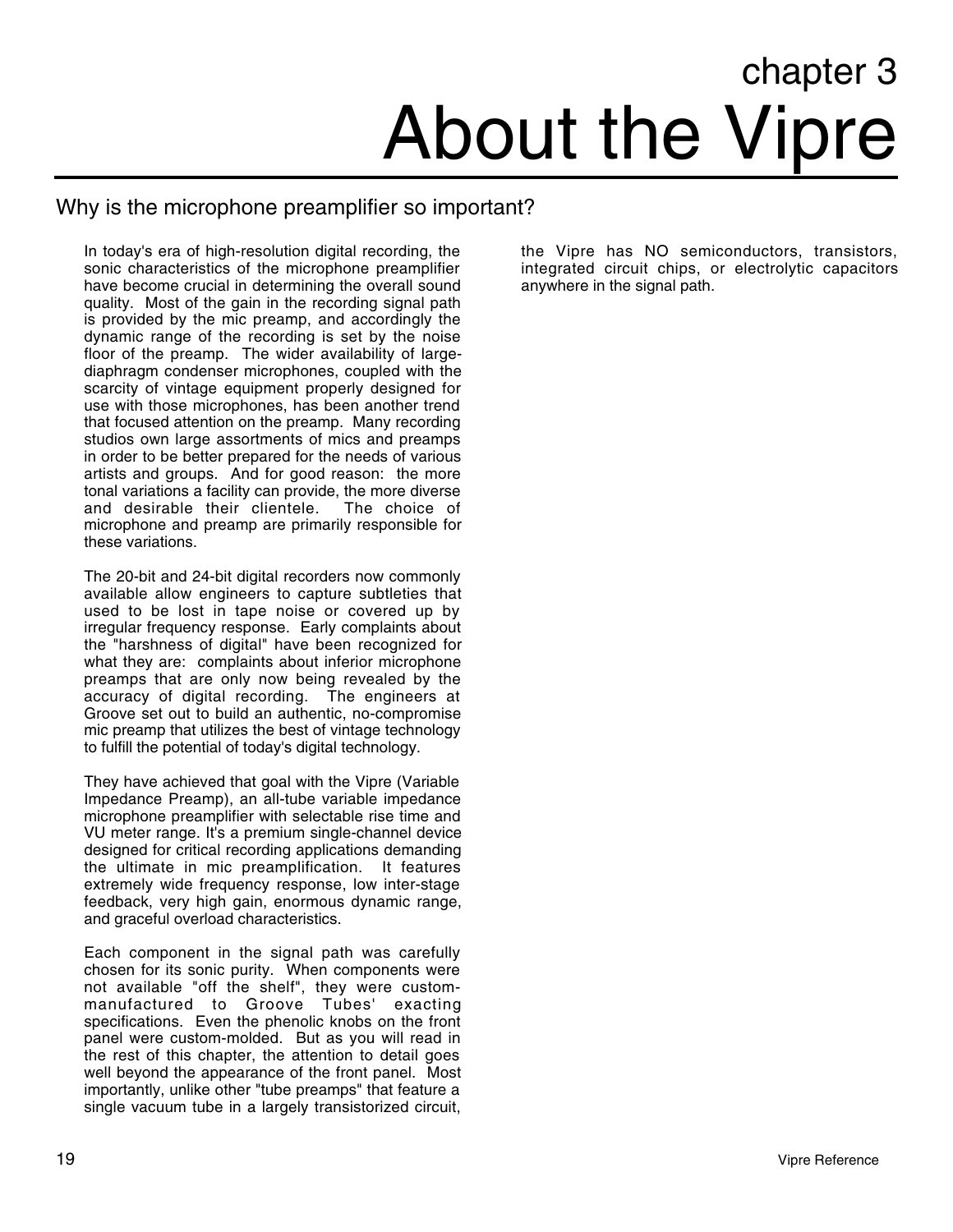# The Input Section

#### About the Input Transformer

The Vipre features an exclusive input transformer custom-made in California to the highest industry standards. A key feature is that it's a multitap transformer, allowing a selection from four different load impedances for a microphone. (Some other "variable impedance" products on the market simply switch in additional resistors, which actually makes them "variable resistance"–—a subtle but potentially audible difference because of the insertion losses that resistors cause.)

#### Benefits of transformers, generally

While modern solid-state input circuitry can deliver excellent results at very low cost, input transformers deliver several significant advantages:

- Greater CMRR (common mode rejection ratio): this means that noise from the cable that appears on both the  $+$  and  $-$  leads simultaneously is more likely to be rejected. Solid-state differentiallybalanced circuits may have a good CMRR spec at 1 kHz, but often aren't as good at other frequencies.
- More resistance to RF (radio frequency interference): the windings of a transformer, being naturally inductive, reject ultra-high radio frequencies without requiring a capacitor in the audio path as electronically-balanced circuits do.
- Lower impedance: it is easier to build a lowimpedance input transformer than a lowimpedance transistor input (which is one of the reasons the industry went to bridging impedances in the last few decades).
- A transformer is fully floating, isolating the circuit from DC offsets, and to a certain extent from surges and stray signals. You could think of it as a magnetic link that keeps the circuits free from mutual contamination.

For these and other reasons, the highest-level audio consoles, especially those used by touring sound companies, have always used input transformers. But good quality input transformers are expensive, and cheap input transformers used in affordable consoles several decades ago gave transformers a bad name with some engineers due to their irregular frequency response and distortion.

The input transformer used in the Vipre is a totally different story. Special care is taken to shield the transformer windings from noise: a high-quality double Mu-metal can surrounds the transformer. The transformer itself is a "humbucking" type, with specially-wound oppositional coils that cancel out

induced noise from the environment or nearby circuitry.

Impedance: Matching vs. bridging

In early audio devices, circuits were designed to maximize power transfer between units. This meant that input and output impedances should be matched, e.g. a 150-ohm source would be terminated by a 150 ohm load. This impedance matching maximized the current in the load, at a time when every bit of current was necessary due to primitive amplification methods. One obvious down side to impedance matching was that a single source couldn't easily feed several inputs at once.

After the advent of high-impedance solid-state circuitry, the era of maximum power transfer was over and the focus shifted to conveying signals through voltage, not current. The microphone or other source generates a varying voltage, but very little current is drawn in the circuit because the load it "sees" is so high that it may as well be connected to nothing at all. Most modern audio equipment is designed to present a very high impedance load to the source. The typical input impedance of a load is designed to be 10 to 20 times the output impedance of a typical source. This is called a bridging input. (For a more in-depth explanation of the importance of impedance, see page 31.)

But what is the actual impedance of the microphone you're plugging in? And what kind of circuit was that microphone designed to "see" for optimum performance? Particularly in the case of vintage condenser and ribbon microphones, the original design usually were set up for impedance matching, not bridging. When these microphones are plugged into the MIC IN jacks of today's solid-state mic preamps or consoles, they're seeing a very different load than they were designed for. When they're plugged into the input of the Vipre and the impedance is set to lower values, they exhibit the more open sound heard on classic recordings. Yet, other microphones may need to see a higher, bridging load for best performance. In any case, altering the load against which the microphone has to push fundamentally alters the tone and character of the output signal. The Vipre gives you the best of both worlds. A key to this flexibility is the input transformer, which is the first component the microphone "sees" when the INPUT SELECT switch is in the XFMR positions.

#### What's the best input impedance?

There is no best one. Like EQ or effects, the "right" setting is the one that sounds best in a particular situation. However, it might help you to choose a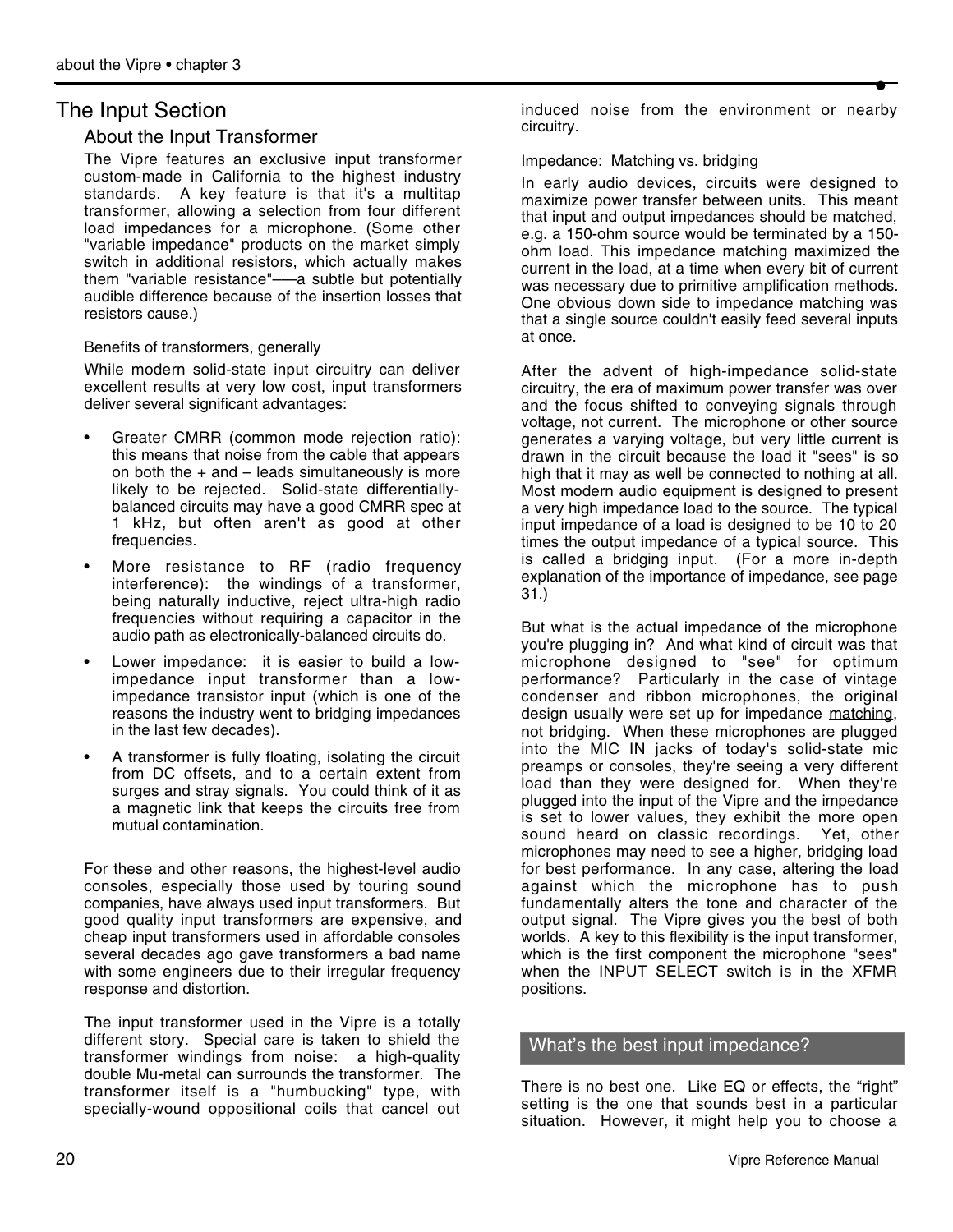setting if you understand what's going on electronically. The choice of impedance between 300W, 600W, 1200W and 2400W on the front panel will make slight variations in equalization and residual distortion, depending upon the individual mic.

For example, an early broadcast microphone like the RCA 77 will sound smoother when terminated at 300W. The tonal characteristics change, and the sound seems to "bloom" in a way most people have never heard. The equalization changes slightly as well, with the entire spectrum from about 100 Hz to 15 kHz taking on a very slight tilt, typically around –1 dB at the low end, and around +1 dB at the upper registers. This is very slight when looking at individual frequencies, but the cumulative effect over the whole spectrum is unmistakable. This kind of variation would be almost impossible to recreate with any kind of equalizer, unless the principle of an simple, uncluttered signal path is abandoned altogether.

Tip: Try matching the era with the impedance: Generally speaking, the older the microphone, the lower the impedance. Microphones from the 1940s and '50s can handle 300W quite well. Mics from the '60s tend to "like" 1200W while those from the '70s and '80s prefer 2400W. New mics, since they were designed in an era when almost all consoles have highimpedance bridging inputs, will sound the way the designers intended when the Vipre's INPUT is in BALANCED BRIDGE mode. But, this is just a starting point. The IMPEDANCE SELECTOR switch is an "audio time machine", and can make new mics sound like vintage mics. Remember: you can't hurt a microphone by setting the input impedance incorrectly.

#### Frequently-Asked Questions

If I set the impedance too low, will it hurt the microphone?

No. Even microphones with their own power supplies are protected against a dead short.

Is there a special setting for ribbon microphones?

Vintage ribbon mics like the RCA 77 were designed in an era when impedances were supposed to be matched to give maximum power transfer. These mics are particularly suited for the Vipre's 300-ohm setting. (Note: DO NOT USE PHANTOM POWER WITH RIBBON MICROPHONES. SERIOUS DAMAGE CAN RESULT)

But modern ribbon mics (like those from Beyer and Royer) tend to be designed for higher impedances, although you can try them at any setting.

How come it sounds so different in bridged mode?

Because it's bypassing the transformer, with its many complex impedance and inductance characteristics, and using a purely electronic input with a much higher impedance.

Aren't electronic inputs cleaner than transformer inputs?

Input transformers got a bum rap several decades ago, mostly because of the sound of the cheap versions used in popular consoles. But a high-quality, custom-wound transformer such as that used in the Vipre doesn't have that kind of degradation. In addition, the common-mode rejection of noise of a transformer, especially at high frequencies, is superior to that of an electronic circuit.

Having said that, a transformer does have certain nonlinearities that may not be suited to certain applications. That's why the Vipre gives you a choice. The BALANCED BRIDGE position, the input transformer is bypassed, giving you a modern electronically-balanced, 12 kW impedance input.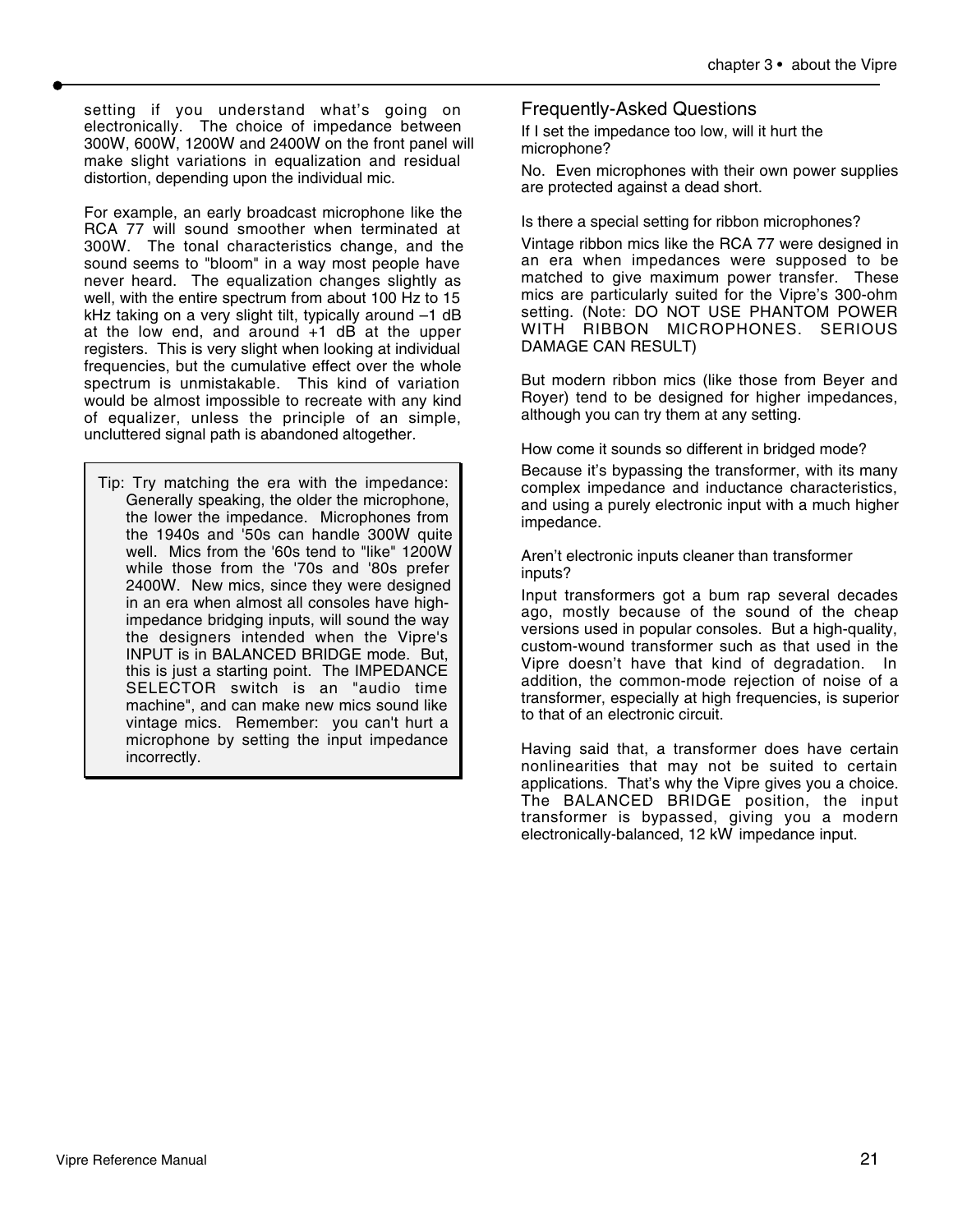## About Vacuum Tubes

#### Theory

Tubes are the original devices for amplifying signals. Although solid-state (transistor/ semiconductor) circuitry has replaced them in general use, there are still applications where vacuum tubes (or "valves", in the UK) demonstrate their superior characteristics. Only a few of the mic preamplifiers on the market today are truly all-tube from input to output; most of them are "also-tube" circuits with significant parts of the signal path consisting of semiconductors. Cost constraints almost invariably lead to hybridized designs and sonic compromise.

The engineers at Groove Tubes, drawing on their years of experience as providers of high-quality vacuum tubes, set out to build a state-of-the-art true tube preamp. The result is both uncomplicated and uncompromising, utilizing a symmetrically arranged mirror-image circuit configuration that is a fully differential Class A push-pull design, balanced and floated throughout the entire signal path.

#### Impedance of tubes

An important fact about tube circuitry is that its impedance can be much lower than most solid-state circuitry. In the business of amplifying a microphone, this is a distinct advantage. While the input transformer provides the load impedance seen by the microphone (if switched to that position), the low impedance of the following stages helps maintain the Vipre's inherently simple circuit philosophy and performance while significantly increasing signal-tonoise ratio and dynamic range. This approach both reduces power supply induced noise and lowers distortion. The result is a preamplifier with a 7 Hz to 100 kHz frequency range, and the ability to convey great detail while remaining nearly free of unwanted sonic imprints.

The Vipre employs eight different tubes, seven of those tubes are rubber shock-mounted on the main PCB to avoid transmission of mechanical noise to the circuit:

- 6922 (6DJ8)(4): preamplification, rise time circuitry
- 12AT7 (1): output driver
- GT6205 (1): Instrument Input preamp tube
- 6AQ5 (2): Class A push/pull output

#### About Class A circuitry

The Vipre uses fully differential, push-pull Class A topology throughout. The term "Class A" refers to a particular method of utilizing amplification devices (tubes or transistors) in an amplifier. Class A designs are the most linear (i.e., the lowest distortion) because

the entire swing of the signal, positive and negative, goes through a single device. By comparison, other types of amplifiers such as Class B and Class AB switch the positive and negative halves of the waveform between different drivers (in other words, one tube goes only positive, and one tube goes only negative). Class B designs are more efficient at using power, but they are inherently less linear. Since the Vipre's main requirement is to amplify the signal as accurately as possible, Class A was the only way to go. This led to the requirement for a massive hightension power supply, with over 60 Joules of energy storage. For a device that only needs to put out 1 watt of power, this may seem high, but it guarantees that the Vipre can follow the input waveform wherever it may lead.

The term "fully differential" may need some explanation as well. In essence, it means that from input to output, there are two identical signal paths, each of opposite polarity from the other. While most engineers understand the benefits of balanced connections between separate pieces of equipment, some may not be aware that in most devices (especially mixing consoles) the signal becomes unbalanced right after the input circuit and stays unbalanced until just before the output circuit. In contrast, the Vipre is balanced all through its signal path, providing common-mode rejection of noise in internal circuitry as well as externally.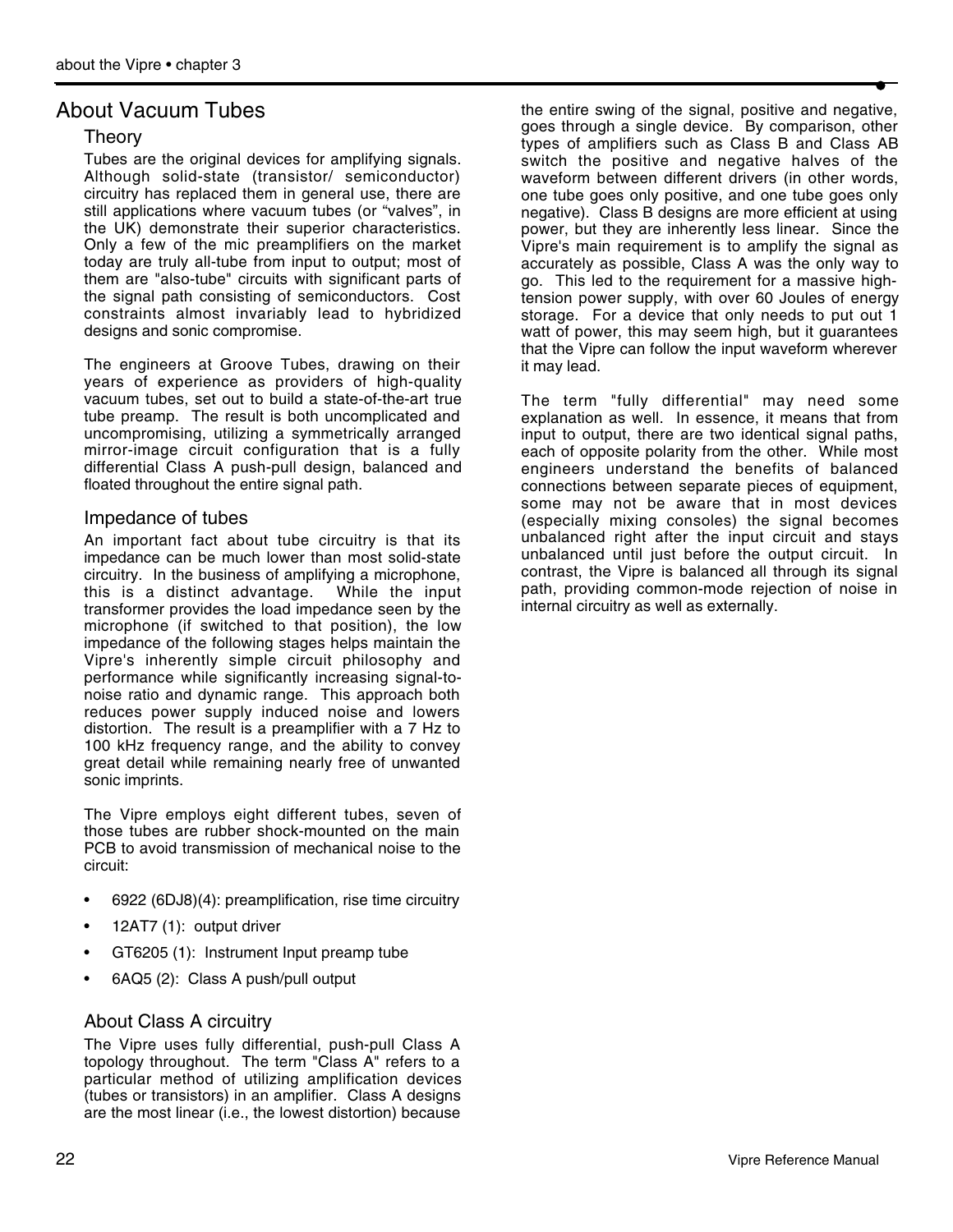#### Care and feeding of vacuum tubes

Unlike the tubes found in guitar amplifiers, the tubes in the Vipre should not "burn out" very often in normal use. Nor will their sonic characteristics change dramatically over time. This is because the tubes are not being operated at the extremely high plate voltages and currents typical of that required for a 100-watt amplifier connected to a loudspeaker. When they do fail in normal use, it is usually a gradual process rather than a sudden stop. The gain will be noticeably lower, or the noise floor will rise.

It is also possible for tubes to experience filament failure. Vacuum tubes have small glowing heating filaments inside them similar to those in light bulbs, except their job is to make heat instead of light. When they are hot, they are more susceptible to physical stress.

**J** Avoid shaking the Vipre when power is turned on, even in standby mode. If you're going to move the Vipre, let the unit cool off for five minutes before moving it. A hot tube filament that is shaken is more likely to fail.

#### Tube Replacements

The tubes used in the Vipre are special, he cream of the crop. They have each been individually tested by Groove Tubes before being used in your Vipre, and further burned in for many hours before we shipped it to you. While replacements are available from electronics supply stores, for the highest quality replacement tubes please contact Groove Tubes. This will assure you of receiving a premium-selected tube that will give you the same performance as the original.

There are four Groove Tubes 6922 (aka: 6DJ8or ECC88) in the first two stages of Vipre. The instrument input Gains stage is powered by a Groove Tubes 6205. The output section uses a single Groove Tubes selected 12AT7 to drive a Matched Pair of GT6005's (A.K.A. 6AQ5)

 The 6922/6DJ8 tubes in your Vipre can be replaced with the consumer-grade 6DJ8, but it is possible that sonic performance will be slightly degraded, and tube life will not be as long.

Field replacement of tubes should only be performed by qualified electronic service technicians. For more information, see page 34.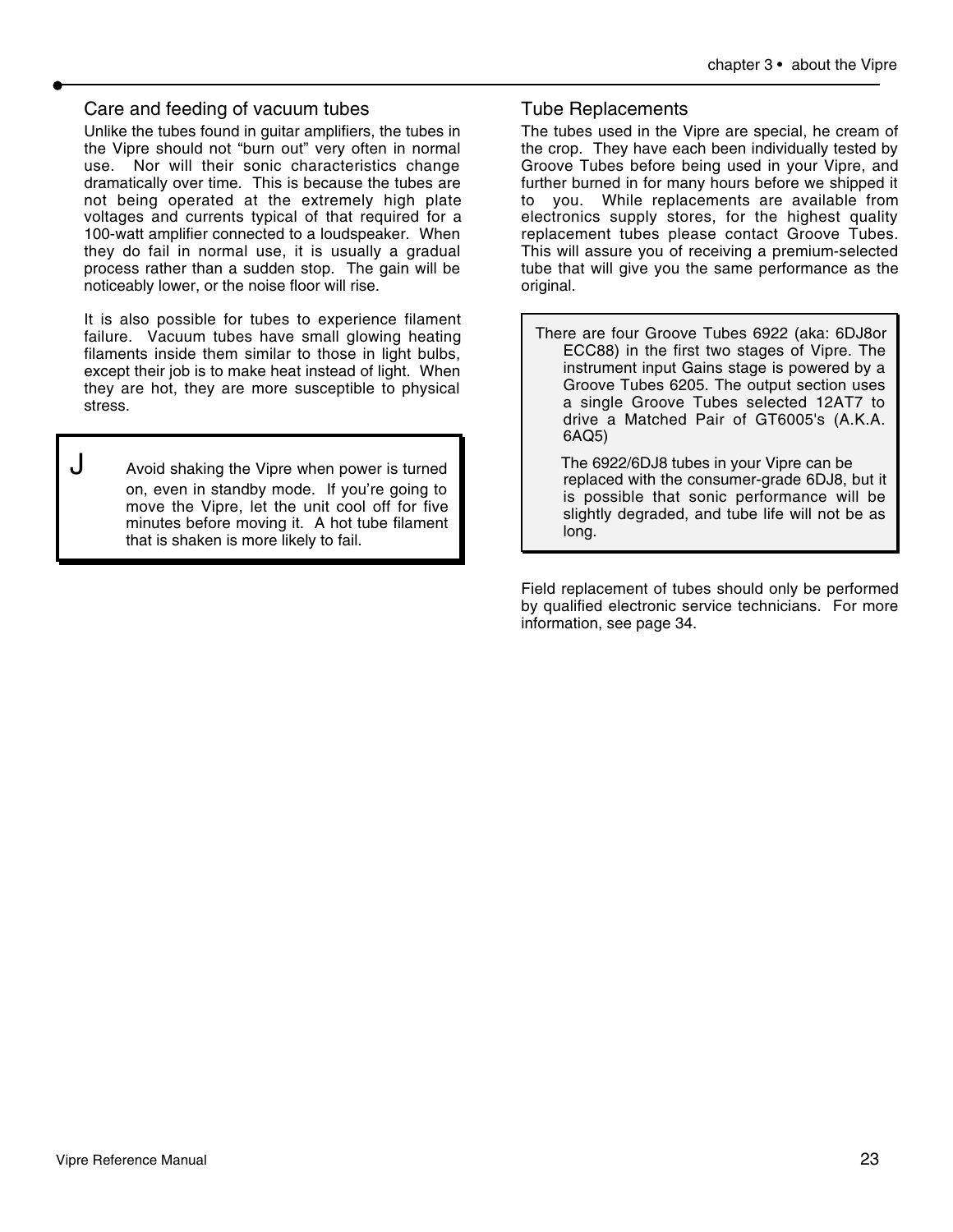# The VU Meter

VU (for Volume Unit) meters are one of the oldest, and perhaps still the best, tools for displaying the level of an audio signal. The meter for the Vipre was custom-built to match the characteristics of classic meters, right down to the ivory color of the background. Compared to less-expensive LED meters, the VU meter by its nature averages out the peaks to display the RMS (root-mean-square) value of a signal, which is what most people perceive as loudness. A VU meter's ballistics are intentionally designed to respond to a newly-applied signal within 3/10ths of a second.

#### Clip LEDs

However, while the VU meter accurately models what the human ear perceives as level, it does not respond quickly enough to show very short peaks which can distort the signal, particularly on digital devices. For this reason, the Vipre supplements the VU meter with two SIGNAL LEDs ("-3 dB" and "CLIP") located under the meter. These respond instantly to any audio signal approaching the maximum output level of the Vipre.

### VU Meter Range Control

Another limitation of the classic VU meter is its 23 dB range. If you're recording audio with a very low level, the meter won't move at all at its standard setting. Similarly, if you're sending very high-level signals (to a digital recorder that peaks at +19 dBu, for example), the VU meter will be "pegged" most of the time.

The Vipre overcomes this by a separate meter driver circuit and the VU METER RANGE switch. This changes the voltage reference of the meter as follows:

| $\vert$ 0 VU: 0 VU = +4 dBm output, range -20 to +3 dB<br>$(-16$ dBm to $+7$ dBm) |  |  |
|-----------------------------------------------------------------------------------|--|--|
| EXPAND: 0 VU = $+4$ dBm, range -60 to $+9$ dB                                     |  |  |
| +10 dB: $0$ VU = +10 dBm, range -10 to +13 dBm                                    |  |  |
| +20 dB: $0$ VU = +20 dBm, range -0 to +23 dBm                                     |  |  |
| +30 dB: $0$ VU = +30 dBm, range +10 to +33 dBm                                    |  |  |

Note that these are still average values, however. If the VU RANGE switch is set to +20, and the meter is reading around "0", there still may be peaks of 10–12 dB that will not be shown on the meter. Those will be caught by the SIGNAL LEDs.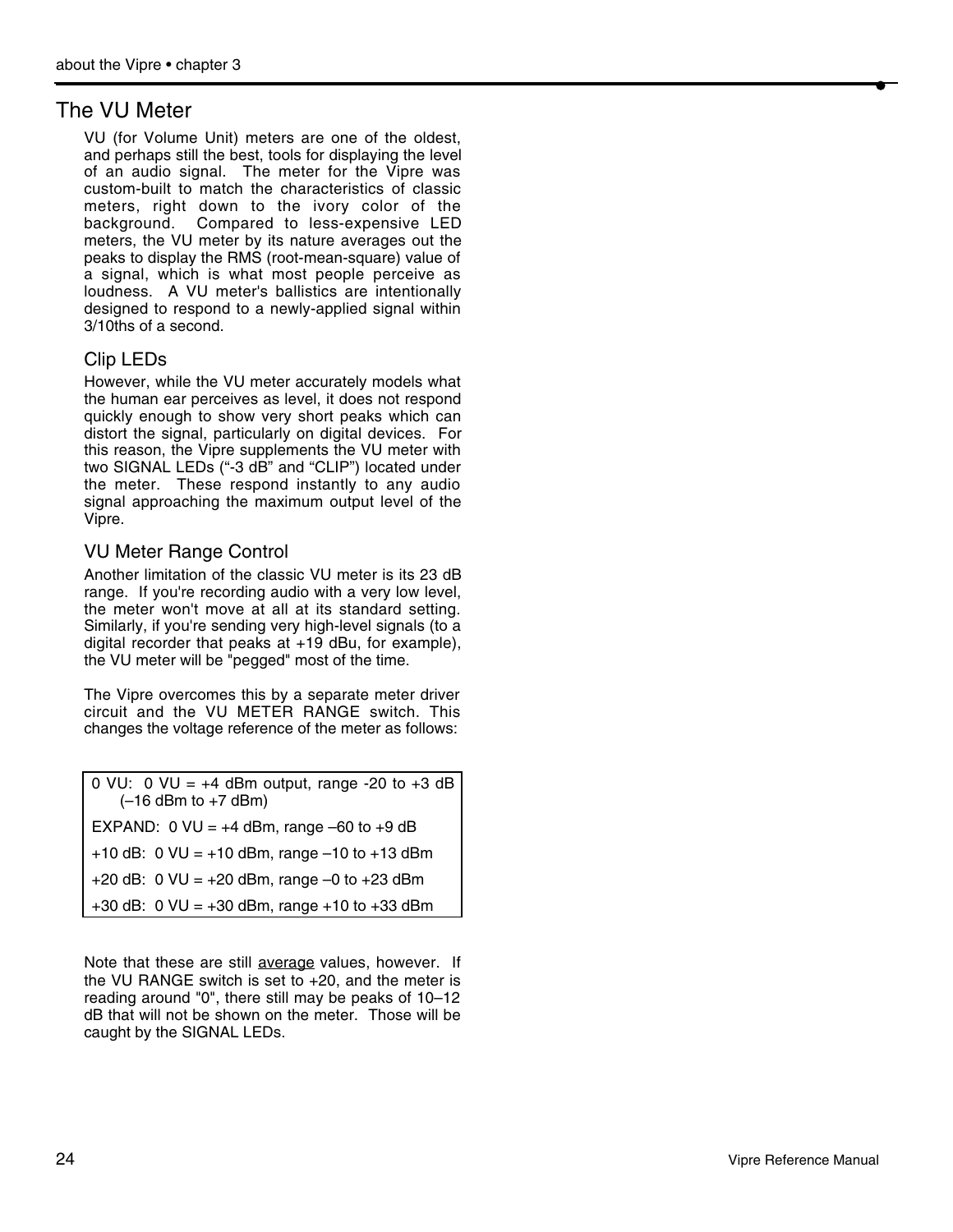# Gain Controls

Proper setting of microphone gain is one of the most crucial aspects of recording. If there's not enough gain at the preamp and you try to make up for it later by adding gain at the console, you will be amplifying noise. If there's too much gain, the sudden transients common to many types of music will drive the system into distortion. The dynamic range and clarity of the entire recording are determined at this critical stage.

Yet, most mixing consoles relegate this important task to a single carbon-track potentiometer covering a 40 to 60 dB range. Worse still, in most cases the taper of the control puts most of the gain in a few degrees of rotation at the very top of the control. On many consoles, the difference between 40 dB and 50 dB of gain (the most common range for many applications) may be covered in as little as 1/8<sup>th</sup> of a turn. This makes setting the gain correctly almost impossible. And if you want to recreate the exact gain structure at a later time after the control has been moved, you're out of luck.

The Vipre's GAIN controls, prominently located at the center of the front panel surrounding the VU meter and signal LEDs, are a vast improvement on potentiometer gain controls. They are ceramic deck rotary switches attached to individual precision resistors. This discrete-step attenuation provides repeatability, economy, ultra-wide control range and superior accuracy. The 5 dB control sets the gain from 20 to 70 dB in 5 dB steps, and the 1 dB control sets the gain  $\pm 5$  dB in 1 dB steps. If you see on the meter of a digital recorder that you have exactly 4 dB of headroom left, you can add exactly 4 dB of gain at the Vipre before the next take if you wish.

Besides their usefulness in operation, the GAIN controls add to the sonic integrity of the Vipre. Continuous potentiometers in a balanced circuit must be of the double-pot type, and precisely matching resistances between the two carbon tracks is impossible. The Vipre's step attenuators are built to have greater than 1% interstage matching at any and all chosen settings, maintaining a fully floated and balanced signal path throughout the entire circuit. Extra effort has been expended to frequencycompensate the 5 dB coarse gain attenuator, eliminating the typical bandwidth-robbing effects of parasitic circuit and wiring capacitance.

While most consoles have 60 dB of mic preamp gain at best, the Vipre boasts an impressive 75 dB of available gain. This extra 15 dB of gain is particularly valuable when miking classical instruments from a distance.

#### GAIN Setting Procedures

The best method for setting the gain will vary depending on what the output of the Vipre is connected to, but here are some general guidelines. **See page 8 for the basic gain setting procedure.**

#### Start low and work up

The Vipre has an incredible amount of potential output gain, much more than most mic preamps. For this reason, use caution with the GAIN control. Start with the 5 dB control at its minimum setting, and increase it step by step until the level is correct as shown on the meter of the receiving device (mixer, recorder etc.).

#### Check the sensitivity of the receiving device

#### Digital recorders

Since most professional digital recorders don't have input level controls, if you're plugging the output of the Vipre directly into them the GAIN settings must be set while watching the recorder's meter, not the Vipre's. For example, some popular digital recorders are calibrated for 15 dB of headroom over a nominal +4 dBu input, which means the maximum signal the recorder can accept at its balanced input connector without clipping is  $+19$  dBu, about 11 dB less than the maximum output of the Vipre. Most other digital recording systems have similar amounts of headroom, from 12 to 18 dB. In this case, the CLIP and –3 dB SIGNAL LEDs of the Vipre should obviously never come on. Set the Vipre's GAIN controls while watching the digital recorder's meter, adjusting to get the hottest level possible while never exceeding 0 dBFS (MAX), perhaps allowing several dB of extra headroom to allow for unexpected transients. When using digital recorders with -10dBv "0" reference use the -10dBv Referenced Output 1/4" TRS jack on the Vipre.

#### Mixer/signal processor

If the output of the Vipre is feeding a mixer or other signal processor, your options are more varied. A mixer with its own input trim controls or attenuator switches may be set up in different ways depending on the effect desired.

For the best signal-to-noise ratio, or to intentionally overdrive the Vipre for a particular effect, you will need to decrease the input sensitivity of the mixer to avoid clipping the input section of the mixer.

For maximum dynamic range, set the mixer's input trim to its lowest level, and increase the GAIN controls of the Vipre until the Vipre's –3 dB and/or CLIP LEDs barely flash on the loudest peaks. Check to see if the mixer's input meter is clipping; if so, you'll have to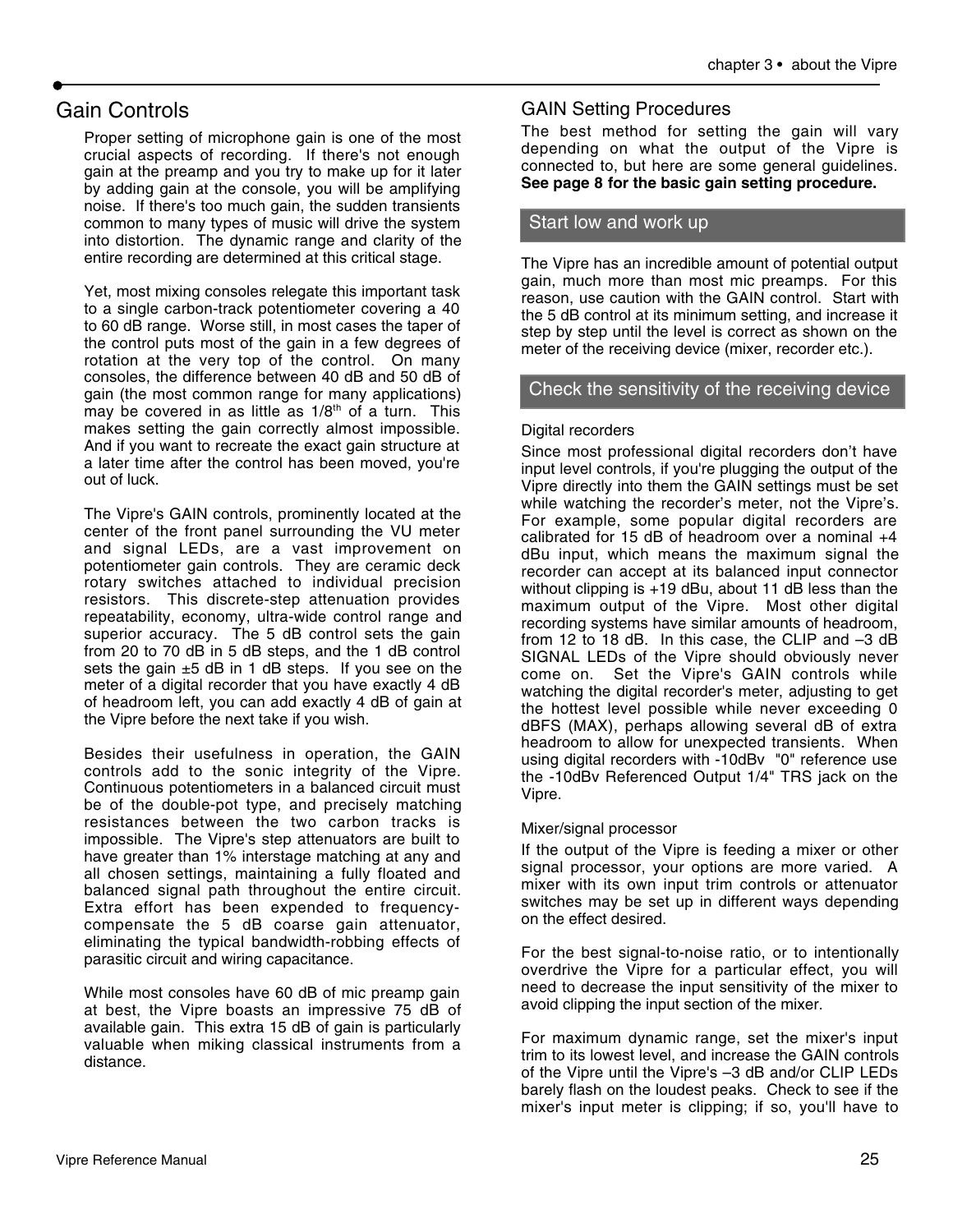back off the GAIN. If not, you may raise the mixer's input gain to get the desired recording level, in most cases with the channel fader and output faders set to the nominal 0 dB position.

#### If the Vipre's output is too loud:

In cases where the mixer or signal processor's input doesn't have enough attenuation to handle the Vipre's output at maximum, you may try the following:

- Insert a passive attenuator between the Vipre and the input of the device, or
- Use the lower level -10dBy balanced 1/4" LINE OUT of the Vipre instead of the XLR output. This output has approximately 12 dB less level.

## Overload characteristic

The soft-clipping characteristic of an all-Class A tube design leads to a much gentler transition to clipping than that of a solid-state circuit. The onset of clipping is slow and its characteristics are soft. Low-feedback amp stages keep clipping recovery times short, as there is very little loss-of-feedback overdrive induced by soft clipping at any given stage.

Furthermore, the clipping maintains its moderate behavior due to the fact that all gain stages operate in push-pull Class A mode. The sum of the bias and audio currents that flow through each push-pull stage is held constant at all times. None of the audio currents can escape, meaning the balanced design is free from undesirable bilateral interaction with other stages or the power supply.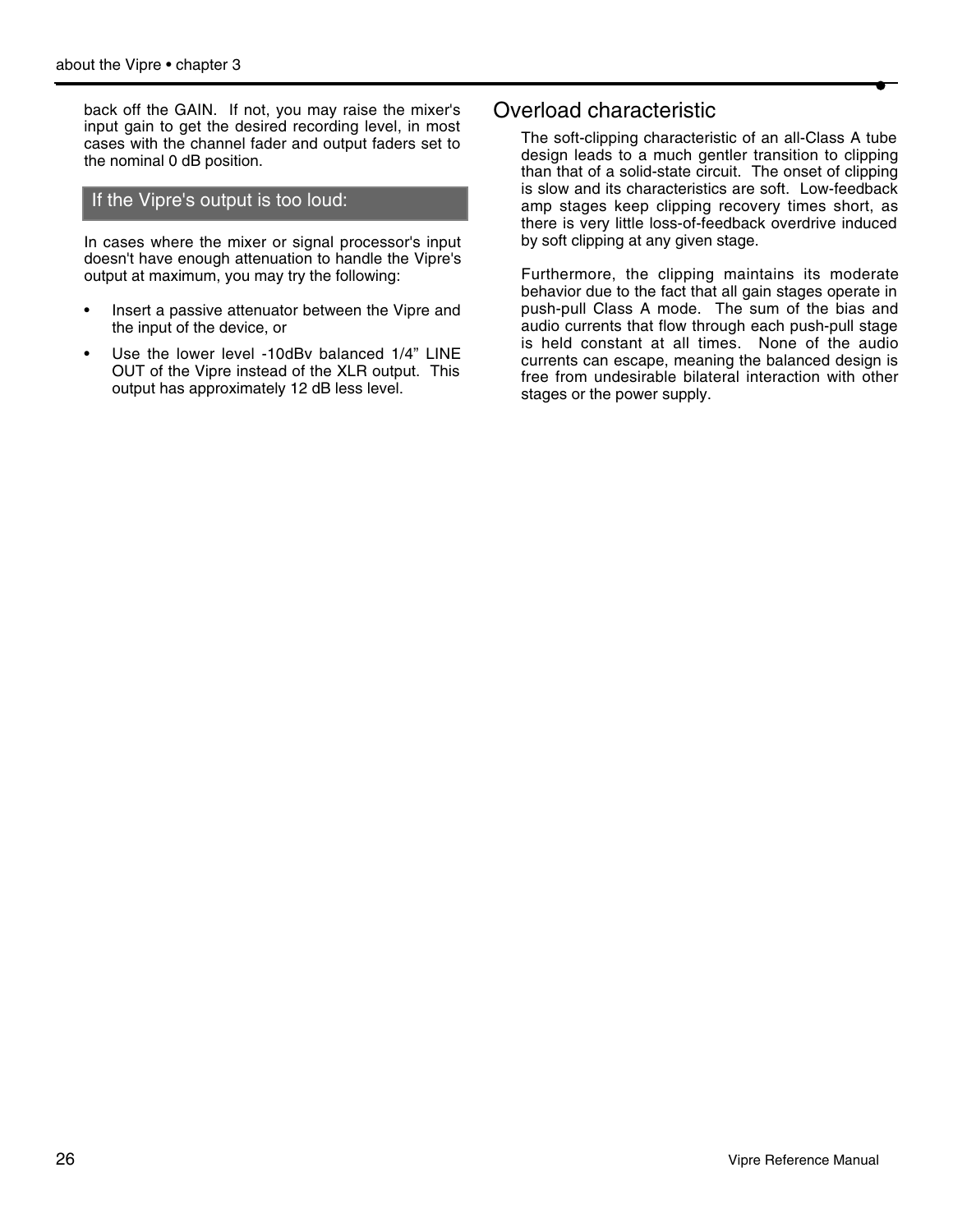# Rise Time

A voltage cannot instantly change from nothing to something, or from 0 volts to 2 volts. There is always some transition time. Technically, this is called the slew rate, measured in volts per microsecond. This is often shown by how "square" a square wave is on an oscilloscope. Since slew rate or rise time has a relationship to extended high frequency response and transient response, the faster a circuit can go from one voltage to another one, the better...or so the logic has been.

In fact, classic circuitry used to process audio in decades past often did not have the fast rise times of modern integrated circuits, and that was part of its sound. Digital recorders are sometimes blamed for having an "edgy" sound, when in fact all they are doing is accurately recording a very fast-rising preamp.

The Vipre features special tube circuitry that allows the user to adjust the rise time from slow to fast, in five steps. The FAST setting corresponds to the slew rates of modern preamplifiers (6 volts per microsecond), while the SLOW setting is more typical of vintage equipment (.75 volts per microsecond). The effect, especially on a large-diaphragm vocal microphone, is like that of a time machine—the slower the rise time, the more it will sound like 1950.

Another way of looking at it is that FAST preserves the full percussive and forward qualities of the source, while SLOW helps tame overly aggressive sound qualities and "rounds out" or "smoothes" the material.

As with the IMPEDANCE SELECTOR switch, there is no "best" setting for the RISE TIME control. You simply experiment to find the right setting for a particular sound. Rise Time is a very subtle effect, but with critical material the settings can significantly affect the tonal characteristics of the recording.

# The Output Transformer

Even though the Vipre is a line-level device (1 watt maximum output), its output transformer is comparable in size to those used in 30-watt guitar amplifiers. This overcapacity ensures that the nonlinearities that plague less-expensive transformers are diminished, while the classic sound and other benefits of transformer coupling (already covered on page 20) are gained.

If the output sees phantom power:

The transformer output by nature is balanced, so a common 48 volt phantom voltage received on each side (pin 2 and 3) will not harm the Vipre. However, avoid plugging the LINE OUT of the Vipre into a MIC IN whose phantom power is on. The output should be plugged into a line-level input, in any case.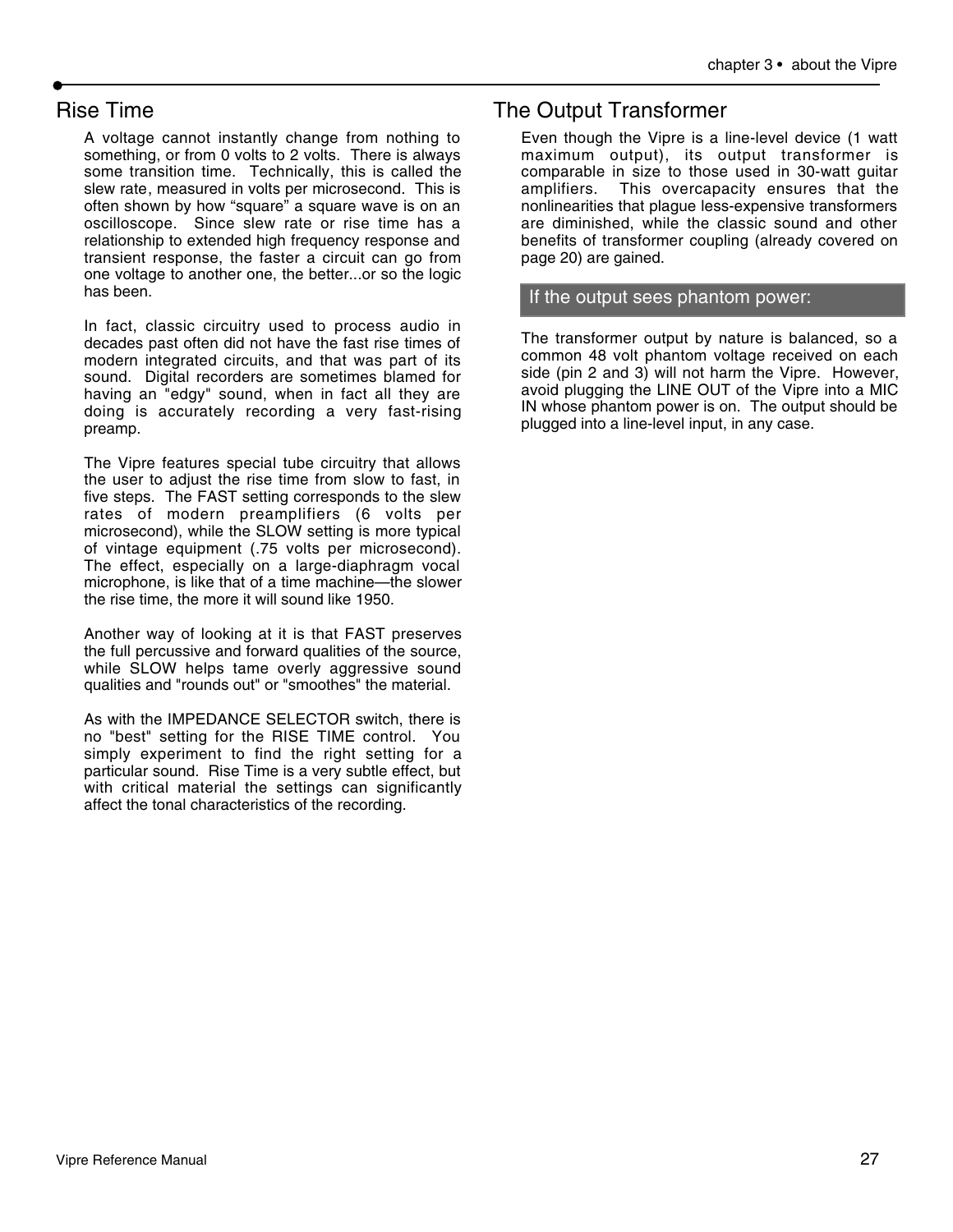## Mute Switch

The MUTE switch is designed to cut off all output signal from the Vipre when you're changing microphones, making connections, or drastically changing settings. The output is muted (off) when the yellow light is ON. Use MUTE to avoid potentially damaging pops and clicks in the system.

Turn MUTE ON when:

- you're plugging in a microphone
- the unit is in STANDBY mode
- you're switching to a different input source (INSTRUMENT INPUT) and aren't sure of the level
- you need to set the GAIN before the recorder or mixer is ready
- when the drummer trips over a mic cable sending your best overhead drum mics crashing into the cymbols and beyond.
- when in doubt....

 **NOTE: The MUTE switch is connected to a sealed multipole double-throw mechanical relay that switches the signal on and off between the output transformer and the LINE OUT jacks.**

#### **Standby**

The STANDBY switch turns off the plate voltage (also called "B+") to the amplifier tubes, but leaves the tube filaments on. There are several reasons for a standby switch in tube gear:

- 1. It extends tube life. If you allow the filaments to warm up the tube cathodes before the B+ voltage is applied across the tube, the cathodes will not be "stripped" of molecules before the cathode is fully charged.
- 2. It lowers the unit's power consumption when it's temporarily not being used, and
- 3. It saves you from having to wait for the tubes to warm up when you want to use the Vipre again.

ÿ Turn STANDBY ON:

- before turning the POWER switch on; leave the unit in STANDBY for at least 30 seconds after power has been turned on
- a few seconds before turning the POWER switch off (this is less important than during power-up, but it's still a good practice)
- whenever the Vipre is not going to be used for a short period, up to an hour or two

Do not leave the Vipre unattended for long periods of time with the POWER switch on, even in STANDBY mode. Turn off the POWER switch whenever you leave the studio at the end of the day.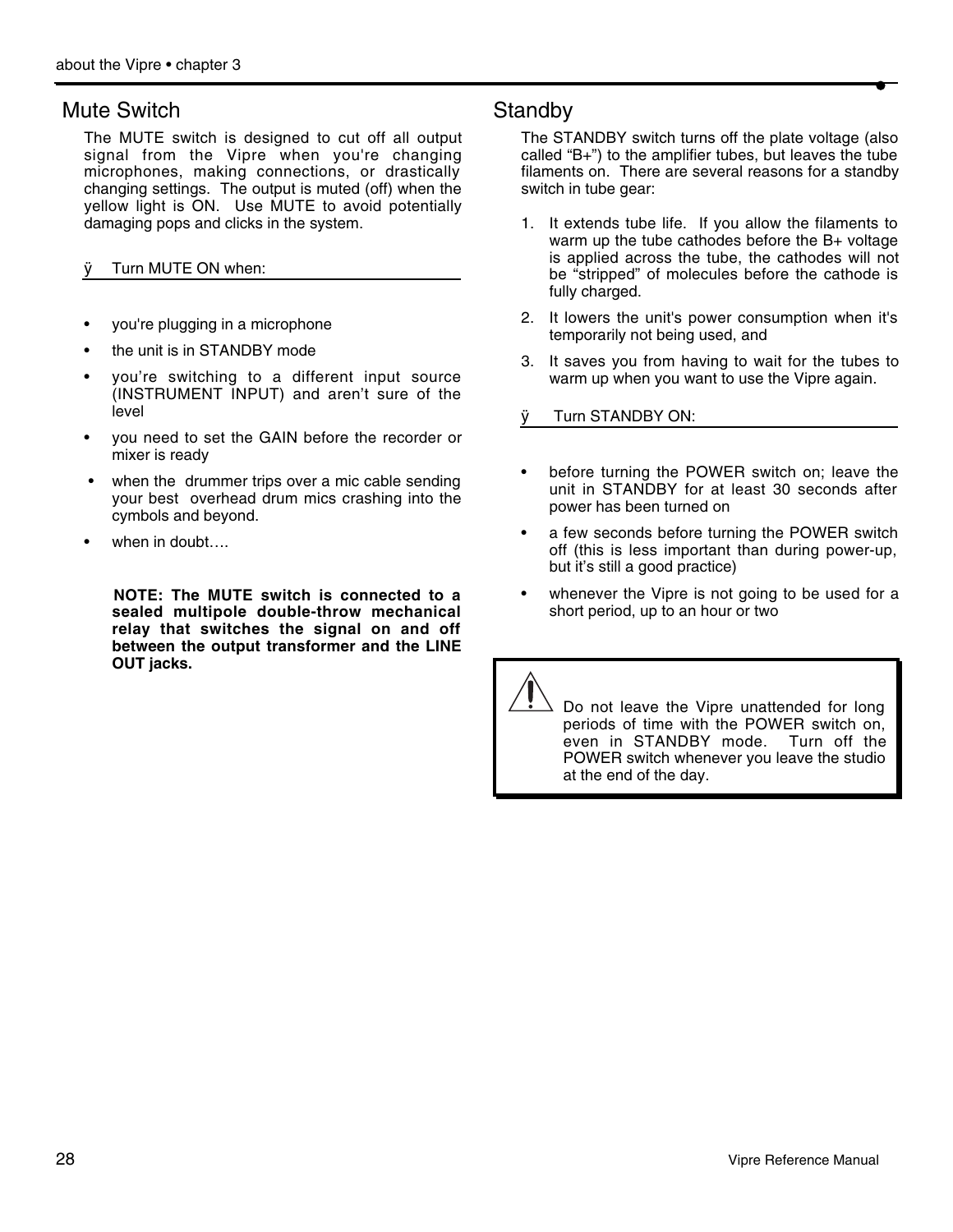Block Diagram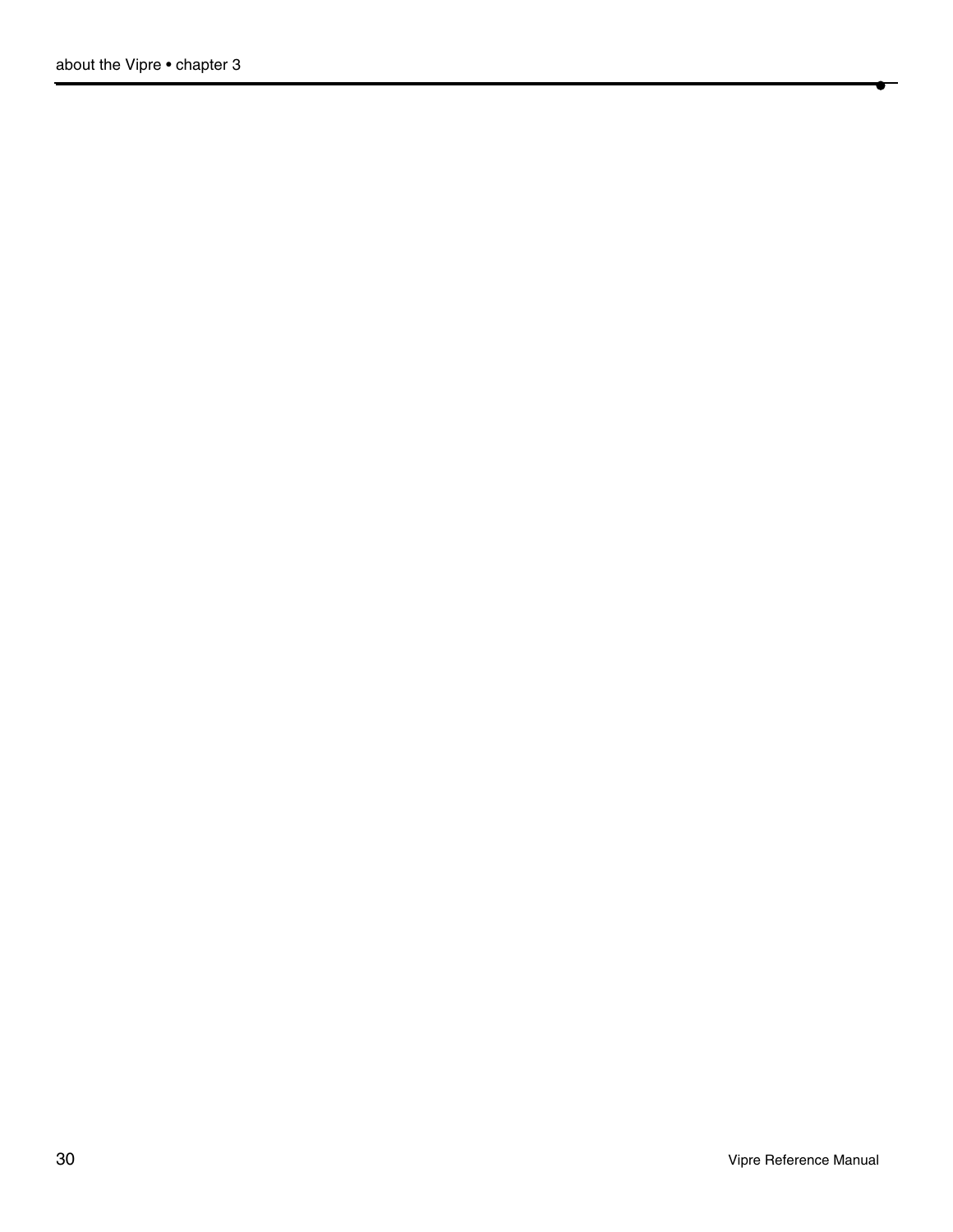# chapter 4 Microphone & Preamp **Theory**

# About Impedance

Understanding what we mean by "variable impedance preamp" is crucial to getting the most from your Vipre. A quick review of some basic electronic theory, often taken for granted in today's studio, may help.

A microphone is essentially a small electrical generator trying to push voltage to its output. The input impedance of the microphone preamp is what it's pushing against. When you think of it this way, it's clear that the input impedance of a preamp can have a significant effect on the sonic characteristics of a microphone.

Let's look at three different situations between the source and its load. When sound strikes the diaphragm of a microphone, it translates that mechanical energy into electrical energy. In a dynamic microphone, a coil of fine wire is pushed back and forth in a magnetic field. Similarly, in an AC generator, several coils of wire are rotated around through magnetic fields, and the result is also a voltage potential across the output. In a schematic diagram, the symbol for a generator and its outputs is this:



This is a source of voltage, but it is not yet a circuit. In audio terms, this "unplugged microphone" is unterminated. Note that even an unplugged dynamic microphone still generates a voltage when it "hears" audio. But since it's not in a circuit, it's not generating a current. To be useful, a voltage source must be terminated in a load, which is symbolized by the signal for a resistor like this:



where R<sub>i</sub> is the impedance of the load in ohms. But remember those coils of wire inside the generator/microphone? They also have an impedance. This source impedance is a crucial factor in the design of the circuit. As current flows in a circle from the source to the load and back again, it expends power; some in the load, and some in the source. The symbol  $R_s$  above represents the source impedance in ohms. And if the goal is to get maximum transfer of power,  $R<sub>s</sub>$ should equal  $\overline{R}_L$ .

Consider what would happen if, instead of loading the generator/microphone with a resistor, we simply placed a straight wire across the outputs, shorting it out:



When the load impedance is zero, all the power has to be expended in the source itself. If it was a generator, this would obviously cause overheating and failure. The consequences of shorting out a microphone aren't so drastic, but between the first example of an unterminated source, and the last example of a source that's entirely shorted out, you can see the simple but crucial way the load and source interact.

In the case of the Vipre, which is the load that the microphone or other input source "sees", a great deal of care was taken to allow for the many subtle variations between different sources, by allowing the user to set a specific load impedance that the mic will see. As explained earlier in this manual, the need for different impedances is a result of the history of the development of the audio industry, as the circuitry and capabilities of preamplifiers and consoles changed. Microphone

The importance of impedance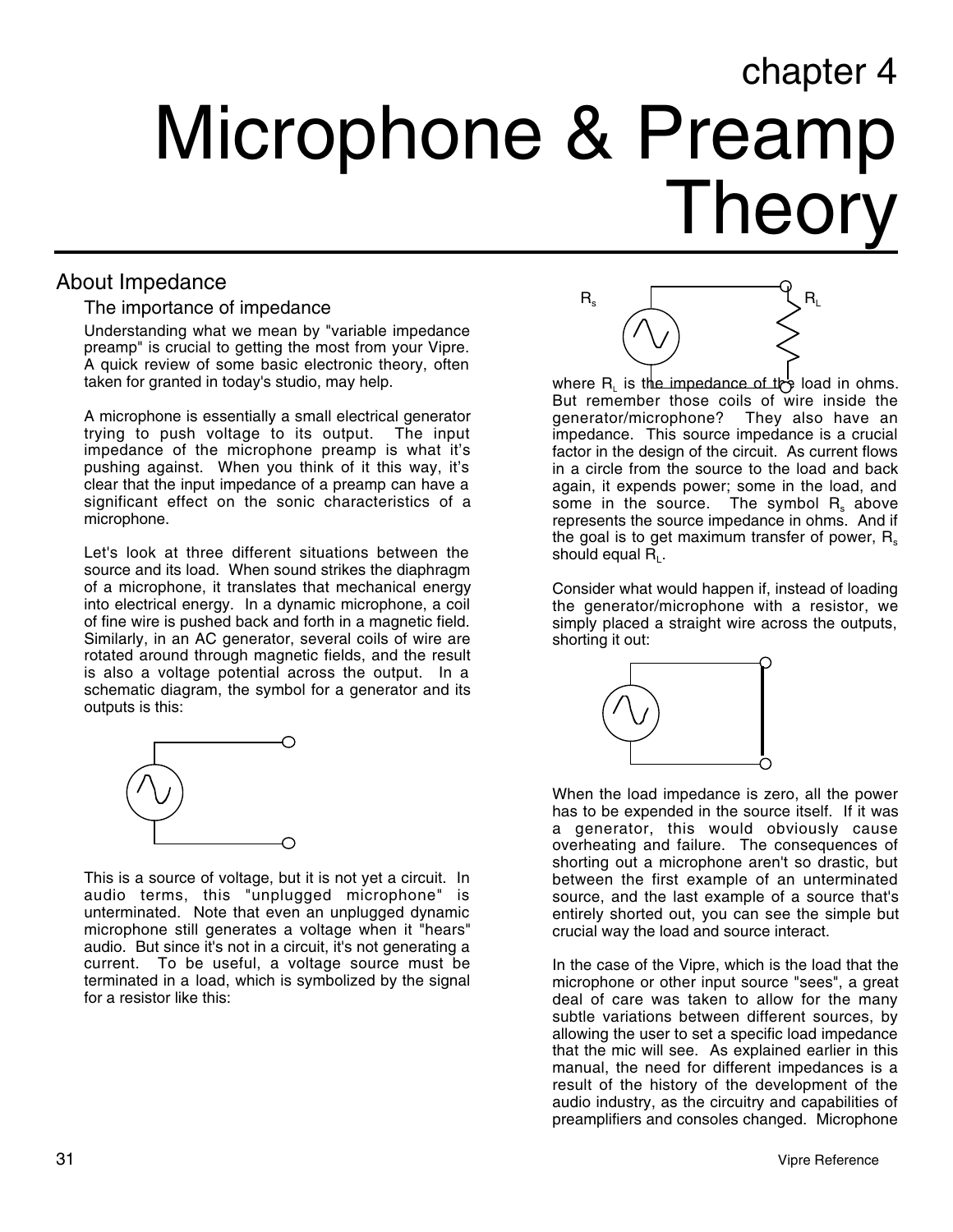designers usually (although not always) manufactured and tested their microphones using the circuitry of the period. Most people thought that a higher load impedance than an original design would have no effect, or even improve performance. But the slight "tilt" in frequency response when a microphone sees different impedances, coupled with other factors like distortion and small damping effects can have subtle effects that no other device in the studio can truly replicate.

## About Noise

One of the primary questions people have about a mic preamp is how quiet it is. Any noise that's generated in the preamp will persist through the rest of the chain, and can't be eliminated. But when you crank up the gain of any mic preamp and hear hiss, it's usually a mistake to think that the noise is coming from the preamp. In most cases, the preamp is merely amplifying noise that's already there. And frankly, since the Vipre has 15 to 25 dB more gain than other preamps you may have used, this noise will be louder when you crank the gain up. Simply setting two competing preamps side-by-side will lead to misleading results unless you control the test very carefully. So, where does the noise come from?

#### Thermal Noise

Thermal noise is always present in audio circuitry. Molecules rubbing against each other in any piece of wire produce random electronic signals. In a resistor of 150 ohms at 70 degrees Fahrenheit, these random voltages are equivalent to –132.88 dBu. This, for all practical purposes, is the noise floor of the audio universe. The only way to get equipment that has no thermal noise is to freeze the circuit to absolute zero (–459° F.)...an expensive proposition.

The Equivalent Input Noise (EIN) spec of a microphone preamp is determined by plugging in a pure resistive load (or in some cases, shorting out the input), cranking up the gain to its maximum, measuring the noise voltage, and subtracting the gain. The EIN of the Vipre is –129 dBu, which is only 3.88 dB above the theoretical minimum. However, even this small figure, when you amplify it by the 75 dB gain available in the Vipre, becomes a signal of –54 dBu which may be audible in the control room, depending on masking by other factors.

### Microphone Self-Noise

Beyond this thermal input noise, the picture changes dramatically when you plug in an actual microphone. Even the best microphones generate noise signals considerably above this theoretical thermal minimum, called self-noise. Since the microphone has to be tested in an absolutely silent space for this (with 0 dB SPL or better), the measurement is very difficult to make. Typical figures are in the 9 to 14 dB range above the thermal noise floor, which means that in most cases, the microphone generates more noise than the preamp does.

#### Acoustic Noise

On top of all of this, the room the microphone is placed in is almost always noisier than either the mic or the preamp. Air conditioning fans, traffic rumbling nearby, and audience noises usually make up the true noise floor of a typical live recording. Even in recording studios, very few facilities are soundproofed well enough to have ambient sound pressure levels much below 40 dB SPL. Audio control rooms, now with computer cooling fans, hard drives and other motorized equipment, often have an ambient SPL (sound pressure level) of 50 dB or higher.

For this reason, the most effective way to improve the signal-to-noise ratio of a recording is to move the microphone closer to the source. A loud singer can generate 100 dB at 3", which in a 40 dB SPL environment gives a dynamic range of 60 dB…still notably less than the range of 16-bit digital recording, but a vast improvement over what happens if the singer is ten feet from the microphone.

Since classical music is usually recorded using microphones placed at a distance from the source, careful attention has to be paid to minimizing noise from all parts of the system. Setting gain to optimize the performance of the preamp, selecting a microphone with low selfnoise, and recording in a room that has been carefully soundproofed should all be considered. Only with all three will you get the quietest recording possible.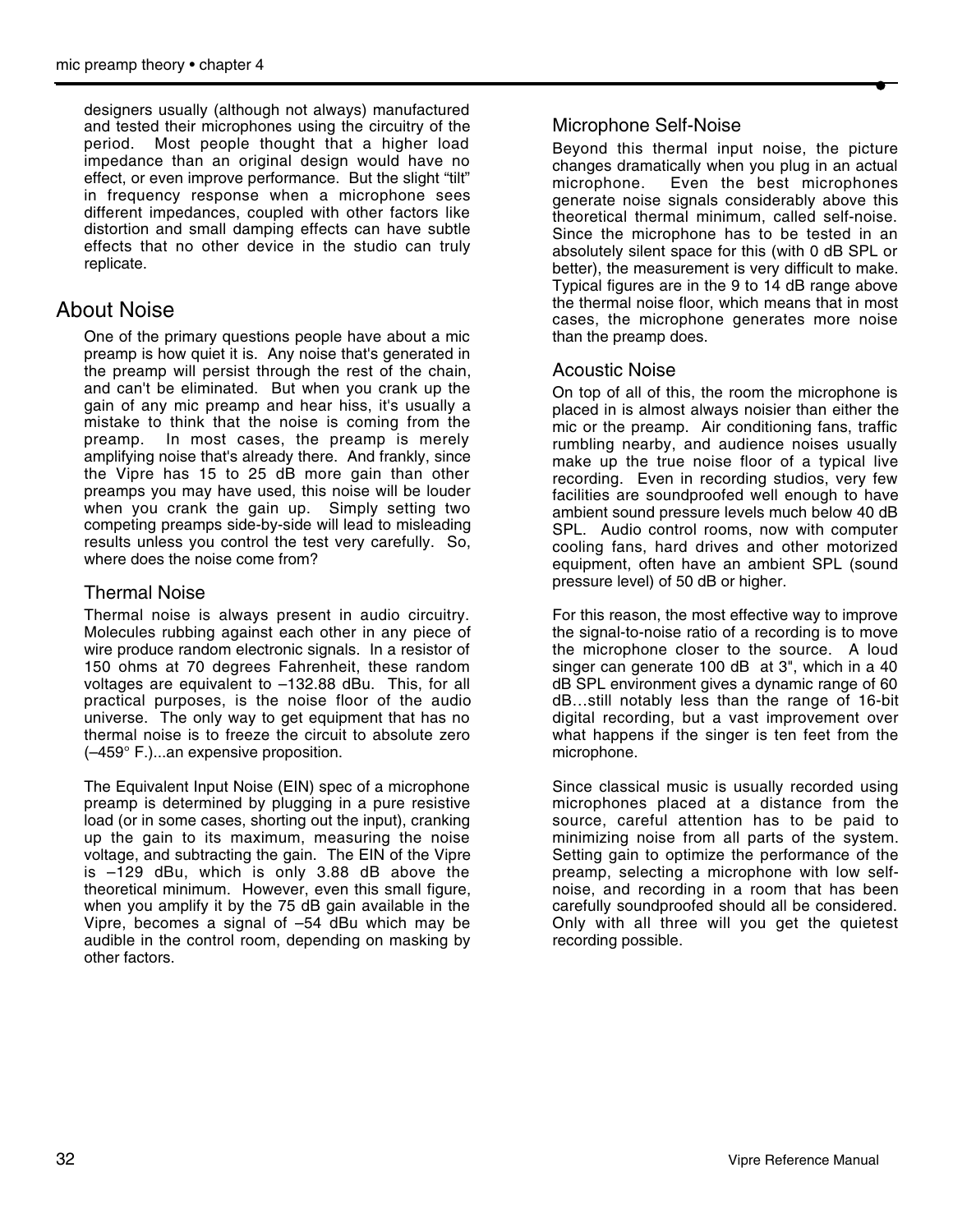# chapter 5 Troubleshooting

# Troubleshooting Index

If you experience problems while operating your Vipre, please use the following table to locate possible causes and solutions before contacting Groove Tubes Product Support for assistance.

| Symptom                                    | Cause                                                              | Solution                                                                                                                                           |
|--------------------------------------------|--------------------------------------------------------------------|----------------------------------------------------------------------------------------------------------------------------------------------------|
| No audio from outputs                      | No input audio                                                     | Test with a known good<br>input.                                                                                                                   |
|                                            | <b>Bad cables</b>                                                  | Replace the cables.                                                                                                                                |
|                                            | Destination is<br>turned<br>down                                   | Check the connections and<br>the level of the mixer or<br>amp that the Vipre is<br>connected to.                                                   |
|                                            | switch<br>MUTE<br>0r<br>STANDBY switch is on.                      | Turn the switch on.                                                                                                                                |
|                                            | Power is not connected                                             | Time for a coffee break.                                                                                                                           |
| Buzz from outputs                          | Cables are crossing a<br>power cable                               | Make sure that the Vipre<br>and its audio cables are<br>kept away from power<br>cables,<br>other<br>power<br>transformers<br>wall<br>and<br>warts. |
|                                            | <b>Bad cables</b>                                                  | Replace the cable with a<br>new, high-quality cable.                                                                                               |
|                                            | Problem with the source                                            | Try bypassing the Vipre, by<br>connecting the input cables<br>to the output cables or<br>using another preamp, and<br>see if the problem remains.  |
| Power LED won't go on.                     | <b>Blown fuse</b>                                                  | Correct any problem that<br>may have caused the fuse<br>to blow, and replace the<br>fuse with the proper type.                                     |
| Lights are low, erratic<br>operation       | Voltage set to 240 V on<br>rear panel when AC is<br>120-volt       | Turn off unit and reset the<br>voltage switch to 120 volts.                                                                                        |
| Fuse blows immediately on<br>power-up      | Voltage set to 120 V on<br>rear panel where AC is<br>240-volt      | Turn off unit, replace the<br>fuse, reset the voltage<br>switch to 240 V                                                                           |
| Unit is becoming noisy, or<br>gain is less | Tubes are wearing out<br>(typically after several<br>years of use) | Replace the tubes with<br>high-quality selected pairs<br>from Groove Tubes                                                                         |
| AC hum                                     | Ground loop                                                        | Use<br>only<br>balanced<br>connections in the studio<br>Place all equipment in the<br>studio<br>on<br>common<br>a<br>ground (see p. 14)            |

# Care and Maintenance

#### Cleaning

Disconnect the AC cord, then use a damp cloth to clean the Vipre's metal and plastic surfaces. For heavy dirt, use a non-abrasive household cleaner such as Formula 409™ or Fantastik™. DO NOT SPRAY THE CLEANER DIRECTLY ONTO THE FRONT OF THE UNIT AS IT MAY DESTROY THE LUBRICANTS USED IN THE SWITCHES AND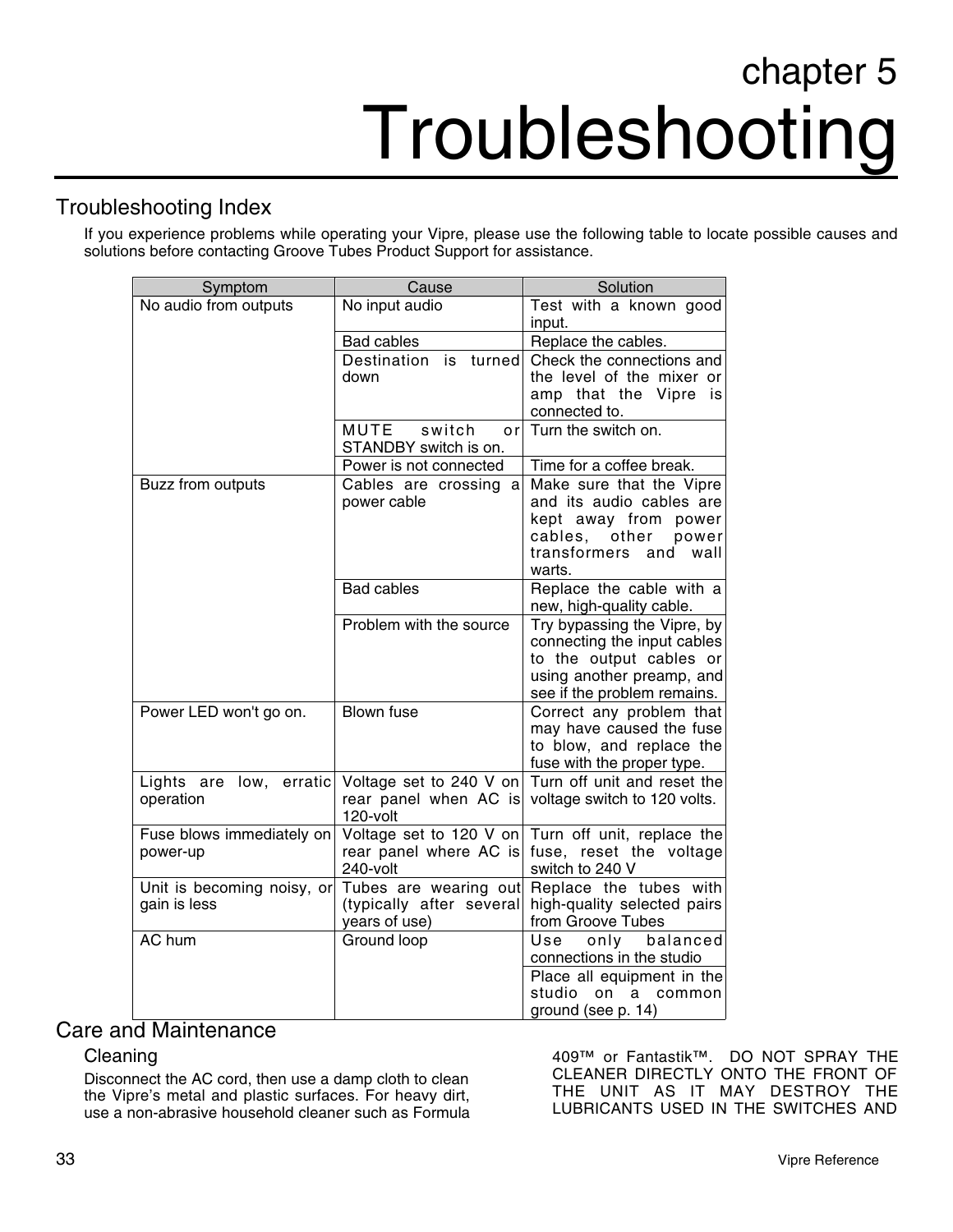CONTROLS! Spray onto a cloth, then use cloth to clean the unit.

#### Refer All Servicing to Groove Tubes

We believe that the Vipre is one of the best microphone preamplifiers that can be made using current technology, and should provide years of trouble-free use. However, should problems occur, DO NOT attempt to service the unit yourself unless you have training and experience. Service on this product should be performed only by qualified technicians. NO USER-SERVICEABLE PARTS INSIDE.



The unit must be totally disconnected from all sources of AC power before the unit is opened. HAZARDOUS VOLTAGES EXIST WITHIN THE CHASSIS THAT MAY BE FATAL. The following instructions are intended only for professionals with experience and training in servicing electronic equipment. IF YOU DON'T KNOW WHAT YOU'RE DOING, DO NOT ATTEMPT TO REPLACE TUBES YOURSELF. HAVE THE UNIT PROFESSIONALLY **SERVICED!** 

#### How to replace tubes

While tubes will rarely if ever need replacement, it is possible to replace them in the field if necessary.

Remove the cover

INSERT STEP-BY-STEP INSTRUCTIONS HERE

#### Test the tubes

Familiarize yourself with the location of the tubes on the circuit card suspended in the center of the Vipre. Then carefully remove the tubes, noting which tube type goes to which socket. Tube types are written on the circuit board, but it is possible that the designation on the tube itself may have burned off. (Note: one tube, the miniature 6205, is soldered in place; it should only be replaced if the INSTRUMENT INPUT is noticeably noisy or inoperative.)

Test the tubes on a standard testing device, setting the parameters carefully before applying voltage. If a defective tube is found, replace it (and its pair, if applicable) with a new, militaryspecification replacement. Contact Groove Tubes for hand-selected and tested equivalents.

#### Reassemble the unit

Replace the tubes in their sockets and carefully reassemble the unit. Make sure nothing has fallen into the unit which could cause a short!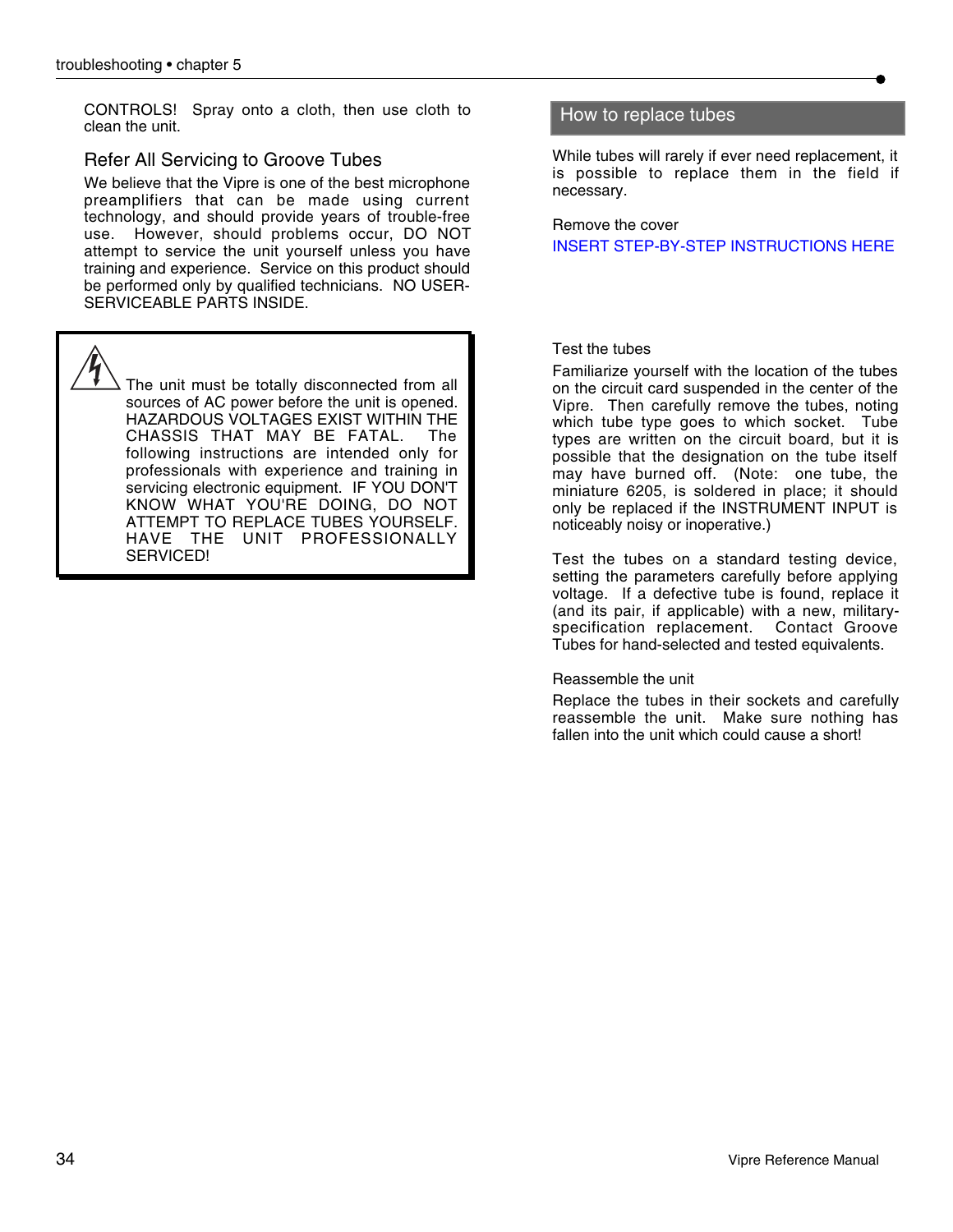#### Obtaining Repair Service

Before contacting Groove Tubes, check over all your connections, and make sure you've read the manual.

**Customers in the USA and Canada:** If the problem persists, call Groove Tubes 818-361-4500 and request the Customer Service department. Make sure you have the unit's serial number with you. Talk the problem over with one of our technicians; if necessary, you will be given a return order (RO) number and instructions on how to return the unit. All units must be shipped prepaid and COD shipments will not be accepted.

For prompt service, indicate the RO number on the shipping label. **Units without an RO will not be accepted.** If you do not have the original packing, ship the unit in a sturdy carton, with shock-absorbing materials such as Styrofoam pellets (the kind without CFCs, please) or "bubble-pack" surrounding the unit. Shipping damage caused by inadequate packing is not covered by the Groove Tubes warranty.

Tape a note to the top of the unit describing the problem, include your name and a phone number where Groove Tubes can contact you if necessary, as well as instructions on where you want the product returned. Groove Tubes will pay for standard one-way shipping back to you on any repair covered under the terms of this warranty. Next day service is available for a surcharge. Field repairs are not authorized during the warranty period, and repair attempts by unqualified personnel may invalidate the warranty.

Service address for customers in the USA:

Groove Tubes Service Department 1543 Truman Street San Fernando, CA 91340

#### **Customers outside the USA and Canada:**

Contact your local Groove Tubes distributor for any warranty assistance. The Groove Tubes Limited Warranty applies only to products sold to users in the USA and Canada. Customers outside of the USA and Canada are not covered by this Limited Warranty and may or may not be covered by an independent distributor warranty in the country of sale. Do not return products to the factory unless you have been given specific instructions to do so.

**Internet Address:** Important information and advice is available on our web site:

WEB SITE: http://www.groovetubes.com

Email may be addressed to:

SALES: sales@groovetubes.com TECHNICAL: lab@groovetubes.com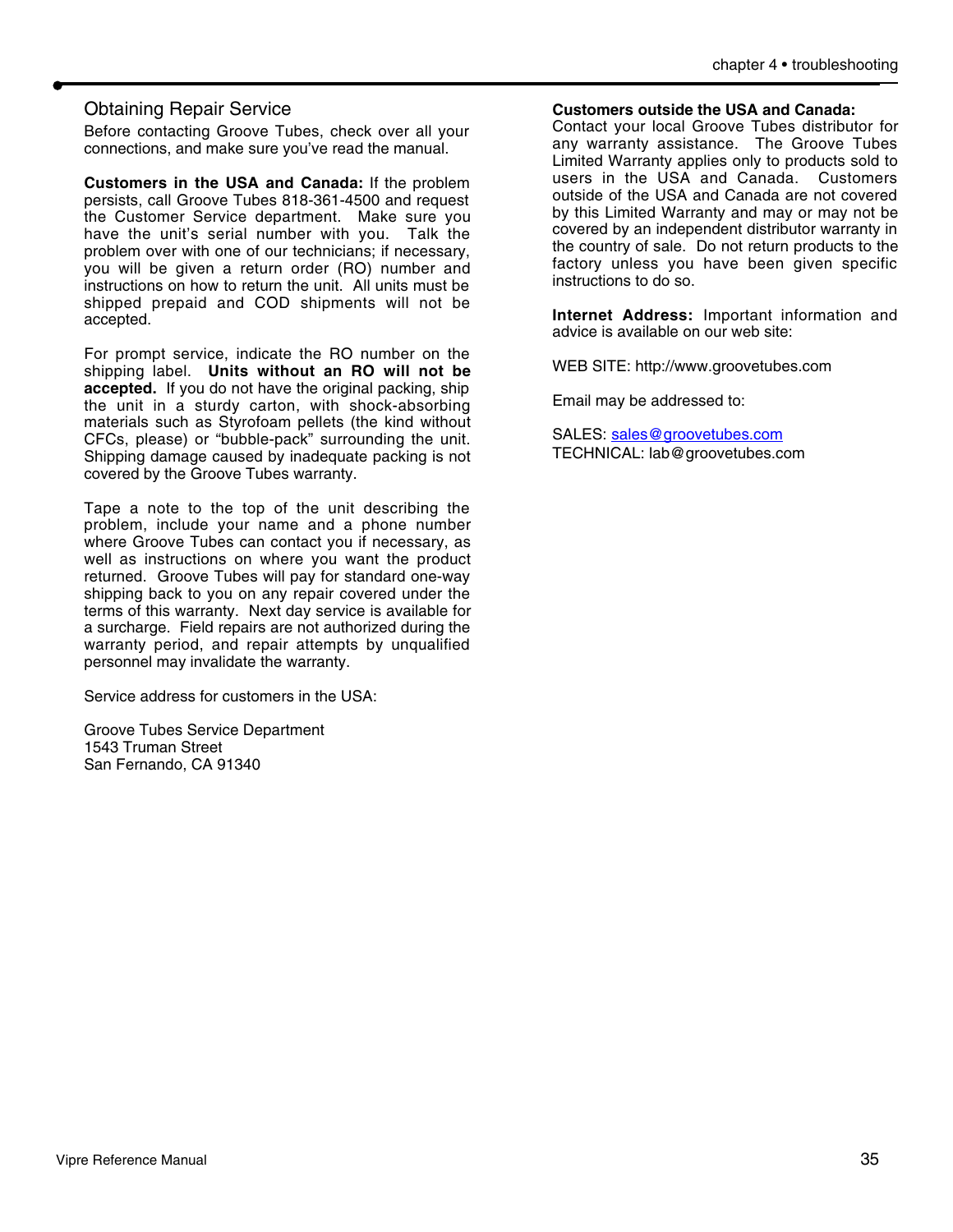# Specifications

### **Subject to change without notice**

| Inputs:                                                                     | MIC IN (balanced XLR, Pin 2 Hot)<br>LINE IN (balanced 1/4")<br>INSTRUMENT IN (front panel, unbalanced 1/4")                                                                                                       |  |  |  |  |
|-----------------------------------------------------------------------------|-------------------------------------------------------------------------------------------------------------------------------------------------------------------------------------------------------------------|--|--|--|--|
| Nominal Input Voltage:<br>(to obtain $+4$ dBm out,)<br>(with 45 dB of Gain) | MIC IN, XFMR -41 dBm<br>MIC IN, BRIDGED, -30 dBm<br>LINE IN -10 dBm<br>INSTRUMENT INPUT-12 dBm<br>INSTRUMENT INPUT (20 dB pad) +8dBm                                                                              |  |  |  |  |
|                                                                             | Maximum Input Level (both GAIN switches set to minimum):<br>MIC IN, Balanced Transformer +10 dBm<br>MIC IN, Balanced Bridged, _+14 dBm    LINE IN +30 dBm<br>INSTRUMENT INPUT +26 dBm (Both Instrument positions) |  |  |  |  |
| Input impedance:<br><b>MIC IN</b>                                           | Switchable from 300-600-1200-2400 ohms (BALANCED                                                                                                                                                                  |  |  |  |  |
| LINE IN<br><b>INSTRUMENT IN</b>                                             | XFMR position); 2.4K ohms (BALANCED BRIDGE position)<br>24K ohms<br>470K ohms                                                                                                                                     |  |  |  |  |
| Outputs:                                                                    | LINE OUT (XLR & 1/4" TRS) +4 dBm nominal<br>LINE OUT (1/4" TRS) -10 dBV nominal                                                                                                                                   |  |  |  |  |
| Output impedance                                                            | 600 ohms LINE OUT XLR & 1/4" TRS (+4dBm referenced)<br>10,000 ohms LINE OUT 1/4" TRS (-10 dBV referenced)                                                                                                         |  |  |  |  |
| Maximum Output Level:                                                       | +30 dBu (24.4 rms volts) at XLR LINE OUT<br>+18 dBm (6.13 vrms volts) at balanced LINE OUT                                                                                                                        |  |  |  |  |
| <b>MAX Available Gain:</b>                                                  | 75 dB (MIC IN, XFMRto XLR LINE OUT)<br>64 dB (MIC IN, BRIDGED to XLR LINE OUT<br>44 dB (LINE IN to XLR LINE OUT)<br>46 dB (INSTRUMENT IN to XLR LINE OUT)<br>26 dB (INSTRUMENT IN, -20 dB to XLR LINE OUT)        |  |  |  |  |
|                                                                             | Equivalent Input Noise (EIN): -129 dBu (600W source, "A" Weighted)                                                                                                                                                |  |  |  |  |
|                                                                             |                                                                                                                                                                                                                   |  |  |  |  |
| $THD + N$ :                                                                 | <0.06% (RISE TIME at FAST, BALANCED XFMR INPUT,<br>600 ohms, -45 dBm input)                                                                                                                                       |  |  |  |  |
| Slew rate:                                                                  | Varies according to setting of RISE TIME control, from<br>0.75 V/usecond to 6 V/usecond                                                                                                                           |  |  |  |  |
| <b>Frequency Response:</b>                                                  | 20-20,000Hz $+/-$ 1.5 dB any input to any output;                                                                                                                                                                 |  |  |  |  |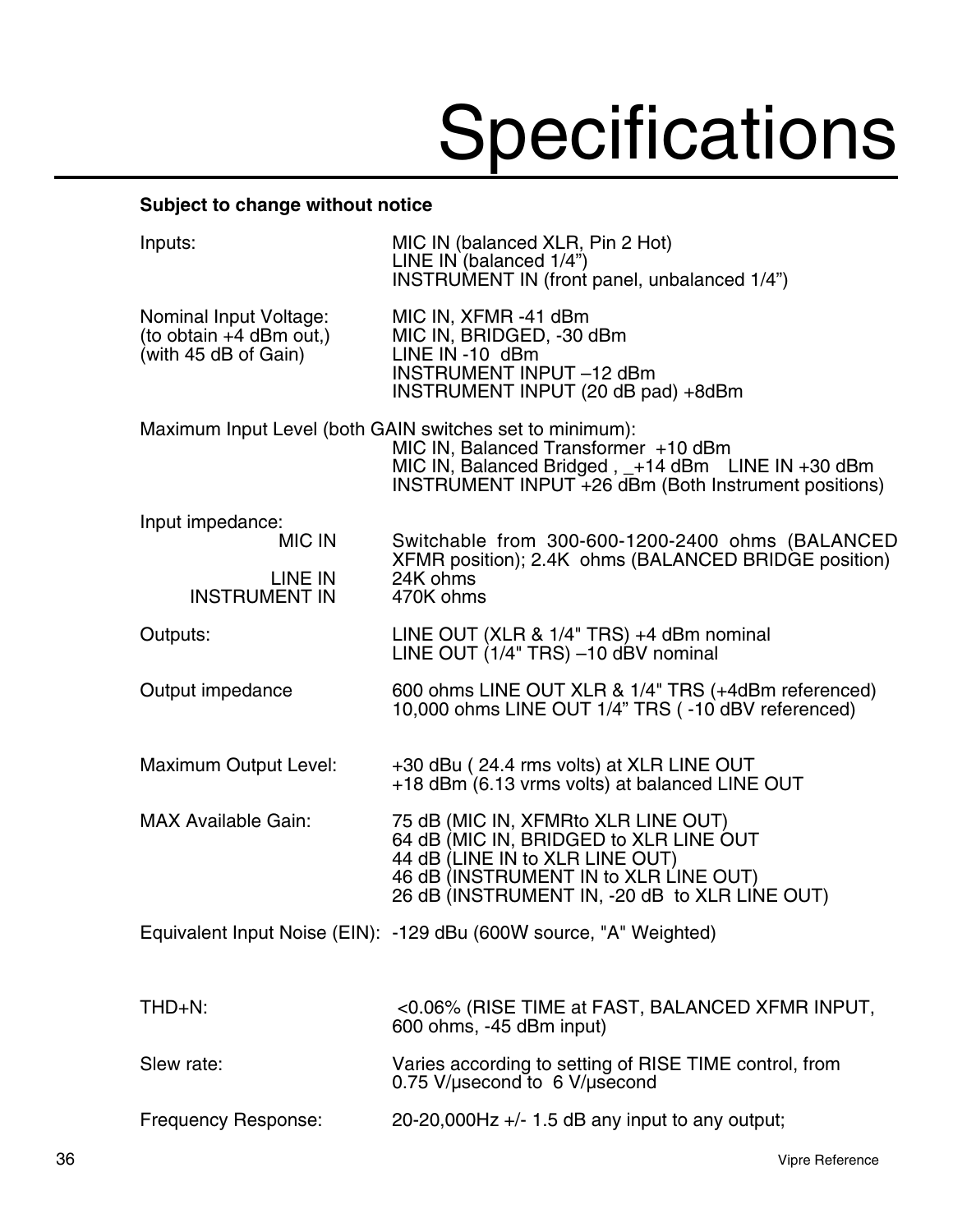|                              | total range 4Hz-20K, -1.5 dB@ 100 kHz (BALANCED<br><b>XFMR</b> position)<br>4Hz-20K, -1.5dB@100kHz (BALANCED BRIDGE position)<br>20Hz-20K, -1.5 db@100K (INSTRUMENT INPUT) |
|------------------------------|----------------------------------------------------------------------------------------------------------------------------------------------------------------------------|
| HI PASS filter (switchable): | -4 dB per octave below 100 Hz                                                                                                                                              |
| Power consumption:           | 90 watts Max                                                                                                                                                               |
| Size:                        | 5.25"H x 19"W x 14.75"D (without rack kit)                                                                                                                                 |
| Rack spaces:                 | 3 spaces without rack reinforcing kit<br>4 spaces with rack reinforcing kit                                                                                                |
| Weight:                      | 28 lbs w/rack kit                                                                                                                                                          |

All measurements done over a 20Hz-20,000Hz range with a nominal 1KHz sine wave Impedances are measured at 1 kHz.

Dimensional drawing

style spacing)

FRONT: 5.25"H by 19"W TOP: 14.75"D by 19"W

Allow 4" additional clearance for rear connectors

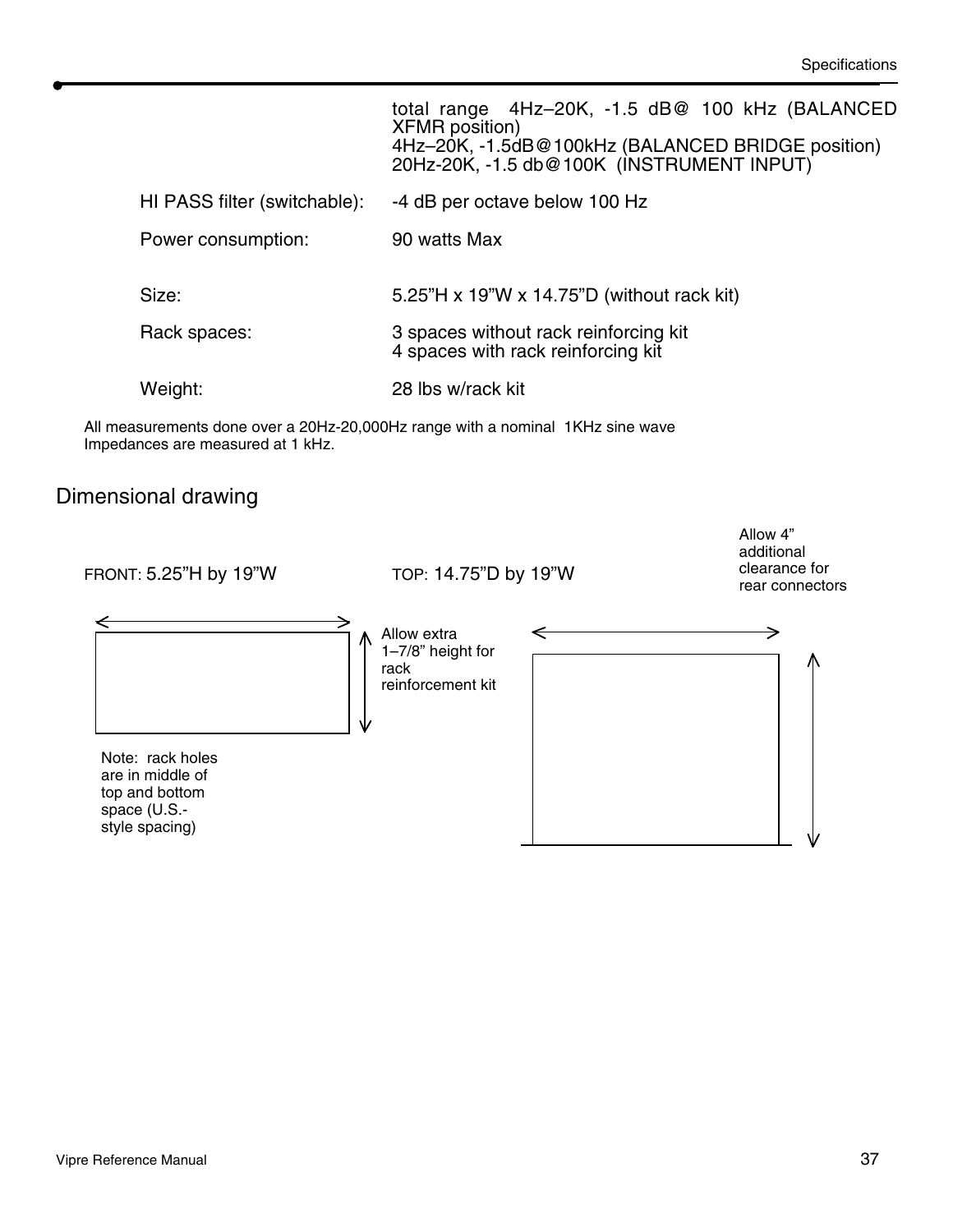# Index

AC power and noise, 14 ADAT, 16, 26 BALANCED BRIDGE, 8 BALANCED XFMR, 8 Block Diagram, 30 Class A, 23, 27 Clip LEDs, 25 clipping, 9 Connections, 15 direct box, 18 EIN, 33 ELCO, 16 filament, 24 fuse, 34 GAIN, 8, 18 Gain Controls, 26 Ground Loops, 14 grounding, 3, 13 headroom, 26 Hi-Pass, 10 impedance, 22, 32 of tubes, 23 source and load, definition, 32 Impedance Selector, 10 INSTRUMENT INPUT, 11, 18 Instruments, 18 LINE IN jack, 18 Maintenance, 35 MIC IN connecting Vipre output to, 16 microphone ribbon, low impedance, 22 Microphones, 18 mixer gain setting with, 26 Mute, 8, 29 noise, 14, 33 PHANTOM, 8, 18 phantom power, 28 Polarity, 10 potentiometer, 26 Power, 13 Power cable, 3 rack mounting, 12 Rise Time, 10, 28 Safety, 3 shock, 3 slew rate, 28 Specifications, 37 STANDBY, 29 Transformer input, 21

output, 28 Tubes, 23 replacing, 24, 35 unbalanced output, 17 ventilation, 12 voltage, 34 Voltage conversion, 13 VU Meter, 25 XLR, 16 input, 18 to TRS adapter, 15 XLR output feeding unbalanced device, 17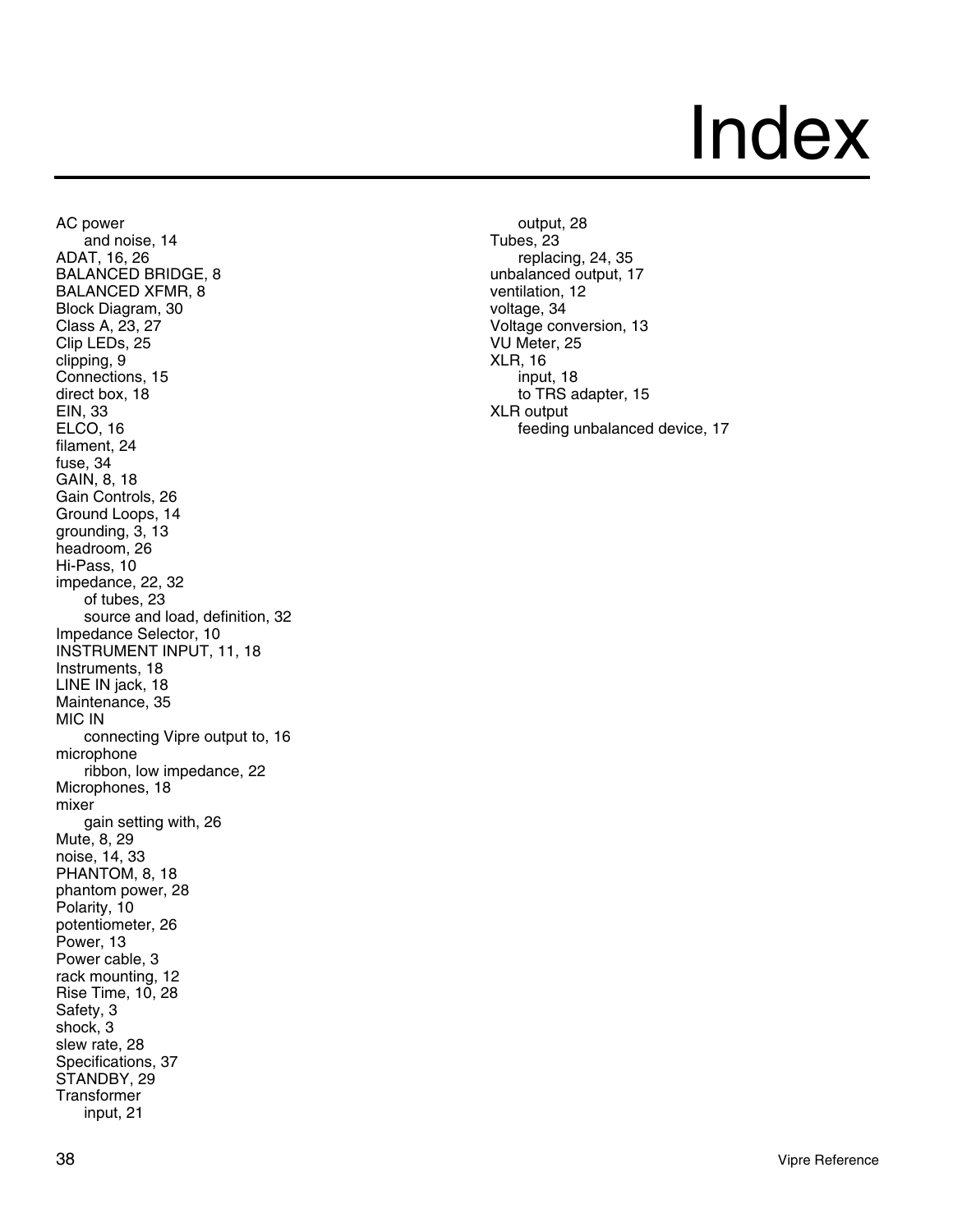# Groove Tubes Limited **Warranty**

GROOVE TUBES llc ("GROOVE TUBES") warrants this product to be free of defects in material and workmanship for a period of one (1) year for parts and for a period of one (1) year for labor from the date of original retail purchase. This warranty is enforceable only by the original retail purchaser and cannot be transferred or assigned.

The purchaser should complete and return the enclosed warranty card within 14 days of purchase.

During the warranty period GROOVE TUBES shall, at its sole and absolute option, either repair or replace free of charge any product that proves to be defective on inspection by GROOVE TUBES or its authorized service representative. In all cases disputes concerning this warranty shall be resolved as prescribed by law.

To obtain warranty service, the purchaser must first call or write GROOVE TUBES at the address and telephone number printed below to obtain a Return Authorization Number and instructions concerning where to return the unit for service. All inquiries must be accompanied by a description of the problem. All authorized returns must be sent to GROOVE TUBES or an authorized GROOVE TUBES repair facility postage prepaid, insured and properly packaged. Proof of purchase must be presented in the form of a bill of sale, canceled check or some other positive proof that the product is within the warranty period. GROOVE TUBES reserves the right to update any unit returned for repair. GROOVE TUBES reserves the right to change or improve design of the product at any time without prior notice.

This warranty does not cover claims for damage due to abuse, neglect, alteration or attempted repair by unauthorized personnel, and is limited to failures arising during normal use that are due to defects in material or workmanship in the product.

THE ABOVE WARRANTIES ARE IN LIEU OF ANY OTHER WARRANTIES OR REPRESENTATIONS WHETHER EXPRESS OR IMPLIED OR OTHERWISE, WITH RESPECT TO THE PRODUCT, AND SPECIFICALLY EXCLUDE ANY IMPLIED WARRANTIES OF FITNESS FOR A PARTICULAR PURPOSE OR MERCHANTABILITY OR OTHER IMPLIED WARRANTIES. Some states do not allow limitations on how long an implied warranty lasts, so the above limitation may not apply to you.

IN NO EVENT WILL GROOVE TUBES BE LIABLE FOR INCIDENTAL, CONSEQUENTIAL, INDIRECT OR OTHER DAMAGES RESULTING FROM THE BREACH OF ANY EXPRESS OR IMPLIED WARRANTY, INCLUDING, AMONG OTHER THINGS, DAMAGE TO PROPERTY, DAMAGE BASED ON INCONVENIENCE OR ON LOSS OF USE OF THE PRODUCT, AND, TO THE EXTENT PERMITTED BY LAW, DAMAGES FOR PERSONAL INJURY. Some states do not allow the exclusion or limitation of incidental or consequential damages, so the above limitation or exclusion may not apply to you.

THIS CONTRACT SHALL BE GOVERNED BY THE INTERNAL LAWS OF THE STATE OF CALIFORNIA WITHOUT REFERENCE TO CONFLICTS OF LAWS. This warranty gives you specific legal rights, and you may also have other rights required by law which vary from state to state.

This warranty only applies to products sold to purchasers in the United States of America or Canada. The terms of this warranty and any obligations of Groove Tubes under this warranty shall apply only within the country of sale. Without limiting the foregoing, repairs under this warranty shall be made only by a duly authorized Groove Tubes service representative in the country of sale. For warranty information in all other countries please refer to your local distributor.

> GROOVE TUBES llc 1543 Truman Street San Fernando, CA91340 818-361-4500 www.groovetubes.com PLEASE SEND IN YOUR WARRANTY CARD

#### for more effective service and product update notices

Groove Tubes llc 1543 Truman Street, San Fernando, CA91340